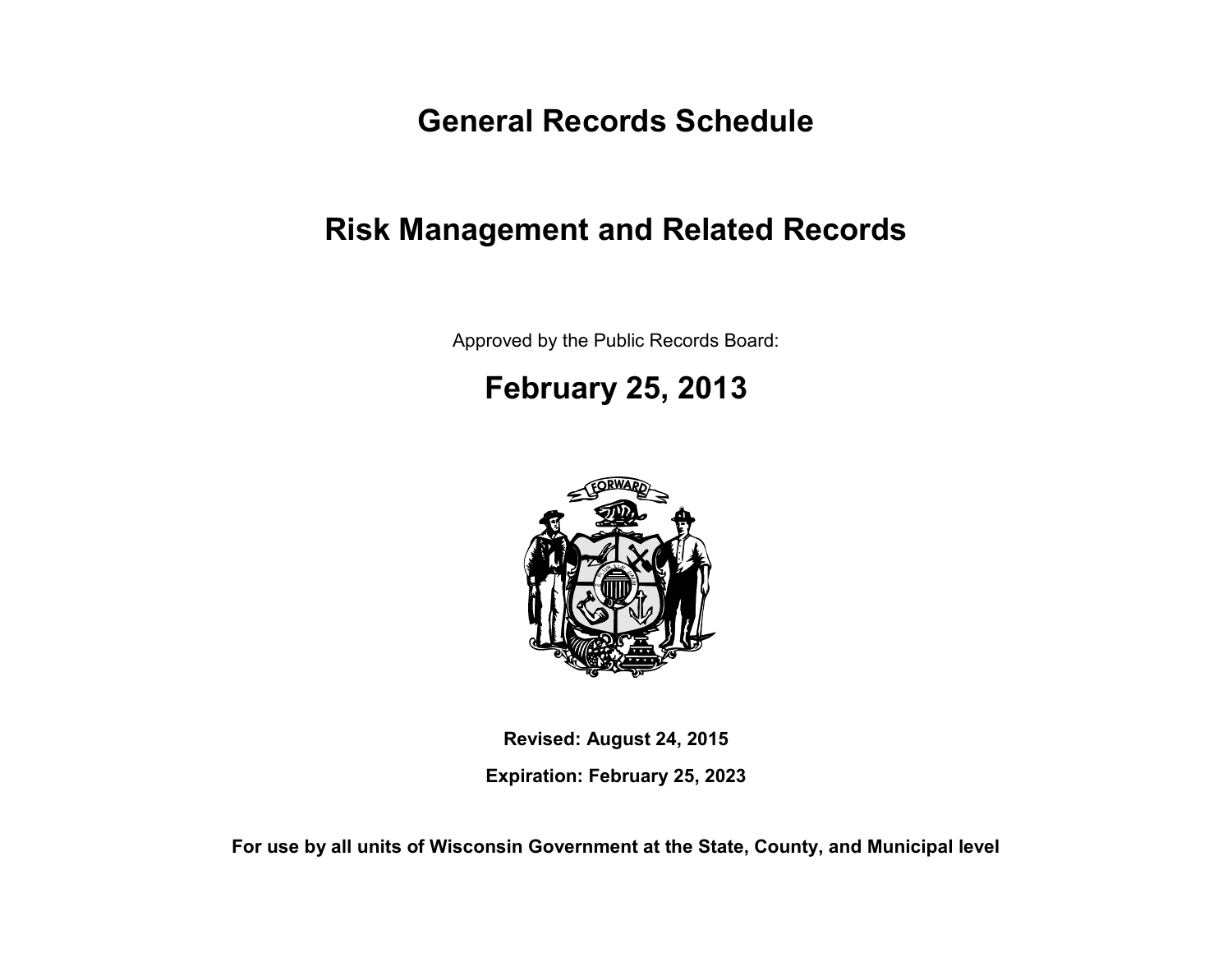## **SCOPE**

[§16.865 Wis. Stats.](http://docs.legis.wi.gov/statutes/statutes/16/V/865), provides that the Department of Administration (DOA) will coordinate a statewide Risk Management program in order to:

- Protect the state from losses which are catastrophic in nature and minimize total cost to the state of all activities related to the control of accidental loss; and
- Place emphasis on the reduction of loss through professional attention to scientific loss control techniques and by motivational incentives, prompt claims payments and other loss prevention measures.

This General Records Schedule (GRS) covers risk management and related records of Wisconsin state agencies which include worker's compensation, property, liability, occupational health and safety, environmental management, permitting and compliance, hazardous materials transportation, and radioactive materials/radiation records. This schedule replaces the current Workers Compensation and Related Records GRS revised and approved by the Public Records Board (PRB) on July 1997.

This general records schedule applies to all Wisconsin government agencies and University of Wisconsin System Administration and all campuses.

A companion document, *[Introduction to General Records Schedules](http://publicrecordsboard.wi.gov/docview.asp?docid=16116&locid=165)*, found on the Public Records Board (PRB) [website,](http://publicrecordsboard.wi.gov/) provides more information and guidance about the use of general records schedules by Wisconsin state agencies.

## **RECORDS NOT COVERED BY THIS GRS**

This general schedule does **not** include the following types of records:

- Worker's compensation records maintained by the Department of Workforce Development (DWD) for purposes of regulating worker's compensation functions under Chapter 102, Wis. Stats., and related rules and statutes.
- Records created by other state agencies in their function as regulatory agencies. (For example DNR, DHS, WEM, and DSPS among others.)

#### **INTERRELATED RECORDS CROSS-REFERENCED**

Other records related to Risk Management are covered by other approved general schedules. These include Human Resources, Facilities, Fiscal & Accounting, Purchasing & Procurement and Administrative records GRS.

## **RECORDS FORMAT**

Records covered in this schedule may be retained either in electronic or in paper format. This schedule also applies to all records born digital (including those created or transmitted via e-mail), data contained in database systems, tapes/ cartridges and other types of electronic records and information systems maintained and managed by DOA's Bureau of State Risk Management (BSRM) and other state agencies. In order to safeguard the information contained in records maintained *exclusively* in electronic format, agencies must meet the standards and requirements for the management of electronic records outlined in Wisconsin Administrative Rule, [Chapter ADM 12.](http://publicrecordsboard.wi.gov/docview.asp?docid=15970&locid=165)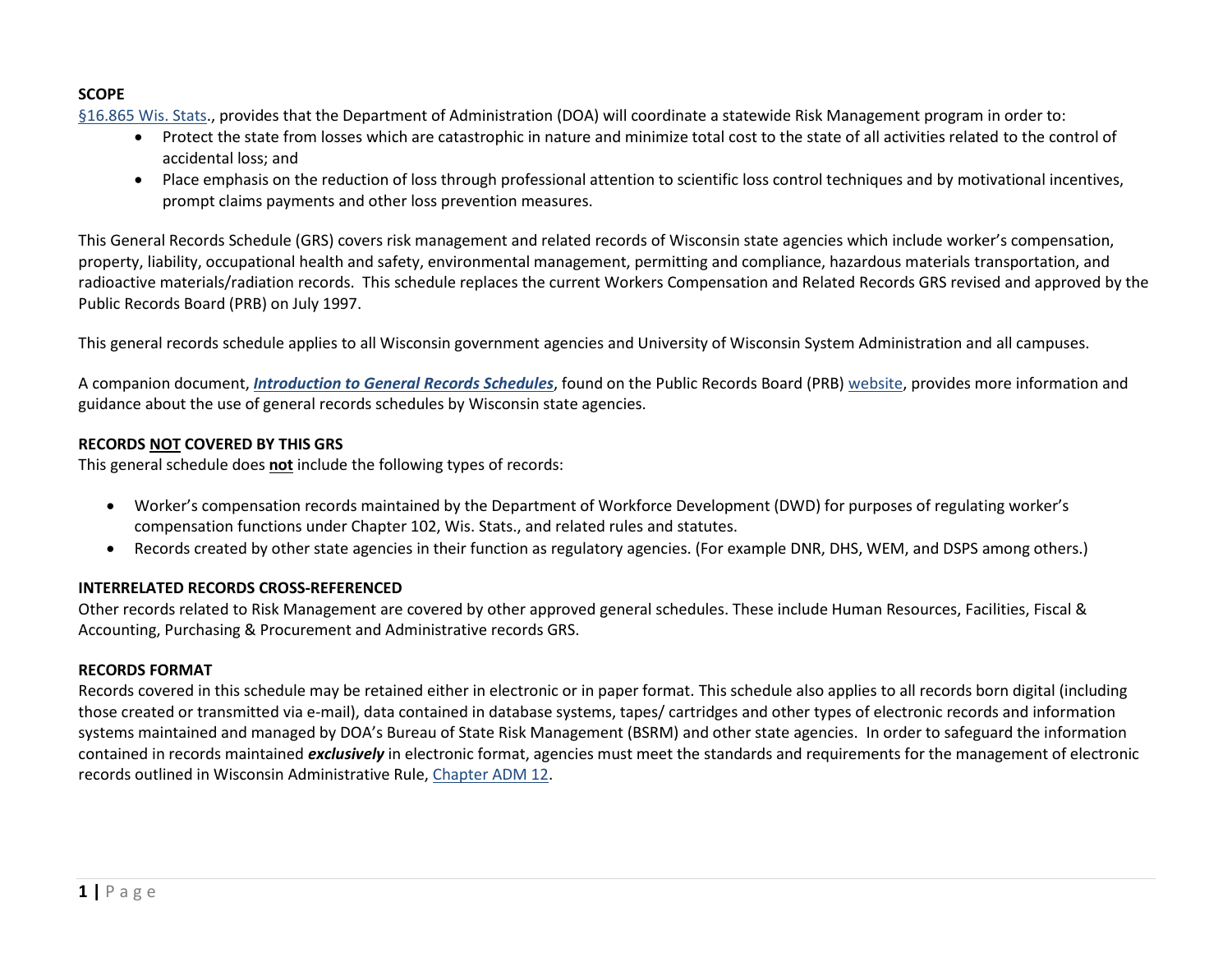#### **OFFICIAL RECORD**

Each record series contained herein covers official records, in all formats, maintained by either DOA, other state agencies or both parties including the electronic data contained in DOA's Risk Management information System (RMIS).

#### **AGENCY COPY**

The agency copy is that copy that must be retained to satisfy any agency-specific management requirement of the agency's operation. It must follow the same retention periods outlined in this schedule.

#### **REFERENCE OR CONVENIENCE COPIES**

Reference or convenience copies are duplicates kept by agency staff for personal use or convenience. These copies are considered *non-records* under [§16.61\(2\), Wis. Stats.](http://docs.legis.wi.gov/statutes/statutes/16/III/61/2), and should be destroyed when no longer needed. **DO NOT** retain reference or convenience copies longer than the retention periods specified in this schedule and do not send to offsite storage or the State Records Center (SRC).

#### **WISCONSIN DOCUMENT DEPOSITORY PROGRAM**

[§35.83 Wis. Stats.](http://docs.legis.wi.gov/statutes/statutes/35/II/83), as amended by 1991 Wisconsin Act 285, requires Wisconsin state agencies to send copies of their publications, regardless of format, to the Wisconsin Reference and Loan Library for distribution to libraries through the [Wisconsin Document Depository Program.](http://rl3.dpi.wi.gov/docdepo) The Wisconsin Document Depository Program collects and distributes state publications in print and electronic formats to Wisconsin libraries; preserves and makes available a record of major state government programs; and assures the availability of state publications for use by the public throughout Wisconsin now and in the future. For more information, contact the Wisconsin Reference and Loan Library via email at [statedocuments@dpi.wi.gov](mailto:statedocuments@dpi.wi.gov)

#### **ELECTRONIC STATE PUBLICATIONS**

Many state publications are now born digital. They are only published on the Web. Electronic publications are collected and preserved as part of the Wisconsin Document Depository Program. URLs to state publications published electronically on Wisconsin State Agency websites should be emailed directly to [statedocuments@dpi.wi.gov](mailto:statedocuments@dpi.wi.gov) as a way for state agencies to fulfill the statutory obligation to participate in the Wisconsin Document Depository Program.

#### **CONFIDENTIALITY OF RECORDS**

In accordance with [§102.33 \(2\) \(b\), Wis. Stats.](http://docs.legis.wi.gov/statutes/statutes/102/33/2/b), Risk Management records maintained by the State of Wisconsin [\(§102.08, Wis. Stats.](http://docs.legis.wi.gov/statutes/statutes/102/08)), shall be confidential where they reveal the identity of an employee who claims worker's compensation or any other compensation, the nature of the employee's claimed injury, the employee's past or present medical condition, the extent of the employee's disability, or the amount, type, or duration of benefits paid to the employee. In addition, some record series in this schedule may contain additional confidential or restricted access information such as social security numbers, medical and mental health and treatment records, attorney-client privileged communications, attorney work products, and other assessment/strategy information records. These records are subject to confidentiality rules as authorized by the appropriate statutes such a[s s. 146.81-](http://docs.legis.wi.gov/statutes/statutes/146/81) [146.83](http://docs.legis.wi.gov/statutes/statutes/146/81) and [s.51.30 Wis. Stats](http://docs.legis.wi.gov/statutes/statutes/51/30) and HIPAA regulations and cannot be disclosed or released without legal consent. Records that are *not* privileged may be provided to any party when the employee who is the subject of the record, or an attorney or authorized agent of the employee, provides a written authorization for inspection and copying.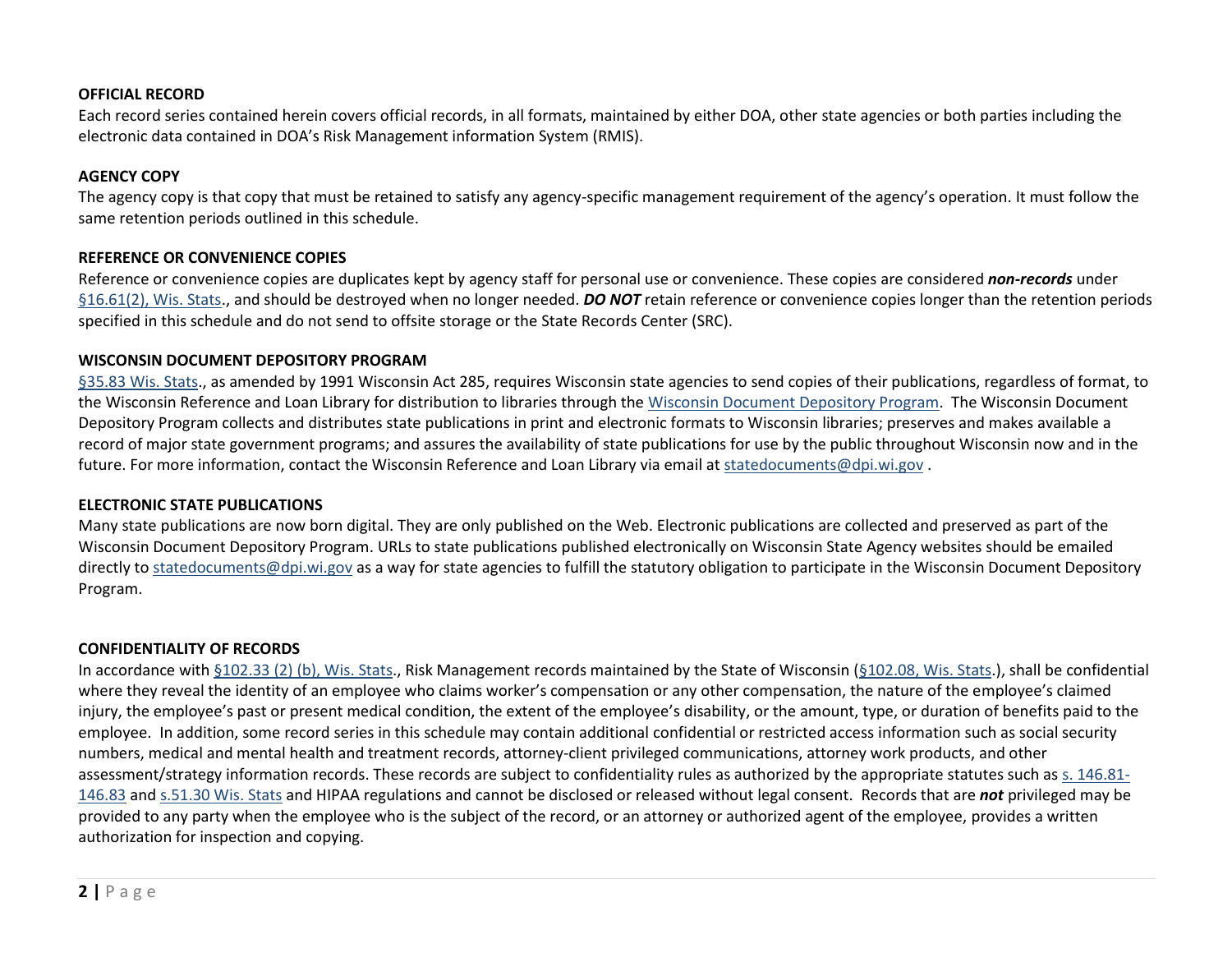## **PERSONALLY IDENTIFIABLE INFORMATION (PII)**

Wisconsin law requires authorities to specifically identify certain record series within a general records schedule that contain personally identifiable information (PII). [§19.62\(5\) Wis. Stats.](http://docs.legis.wi.gov/statutes/statutes/19/IV/62/5), defines PII broadly as "information that can be associated with a particular individual through one or more identifiers or other information or circumstances." Those record series identified as containing PII on the schedule should further indicate whether the PII is incidental to the primary purpose for which the record series is created. Certain risk management records may contain personally identifiable information such as social security number, telephone number, addresses, etc., that can be associated with a particular individual. This information cannot be disclosed. If in doubt as to whether a specific record series contains PII, check with agency legal counsel, either within your agency or by contacting the Attorney General's office.

## **RISK MANAGEMENT INFORMATION SYSTEM (RMIS)**

DOA and state agencies use a Risk Management Information System (RMIS) to manage risk management claims information. The information in the database is created with the information from the official paper files of the accident reports, employee exposure records, supervisory analysis, safety officer analysis and related correspondence.

The RMIS interfaces and provides data to the State of Wisconsin accounting system which is operated by DOA for statewide fund accounting, expenditure monitoring and generation of financial statements.

The system enables all state agencies and University of Wisconsin System Administration and institutions to enter claims on RMIS, to read claims and to run management reports for their institutions. DOA's Bureau of State Risk Management (BSRM) has provided RMIS access to the University of Wisconsin System and its institutions. BSRM has also provided RMIS access to all state agencies in a limited capacity. This allows all locations the ability to enter claims into RMIS, and/or run loss reports from RMIS. DOA's RMIS is the only official, electronic data system included in this schedule. Agencies and UW System institutions maintaining separate information systems or databases to manage these records should develop their own Retention Disposition Authorization (RDAs) to schedule these systems. Documents in risk management information systems unique to agencies or UW institutions are **not** considered as official RMIS records.

DOA's Bureau of State Risk Management is committed to converting data to new technology to insure accessibility over time to comply with the requirements of [ADM 12.](http://publicrecordsboard.wi.gov/docview.asp?docid=15970&locid=165)

## **FOR EFFECTIVE USE OF THIS SCHEDULE**

The schedule requires some interpretation, training and application to specific agency titles of the risk management function records. Titles of records series may not be the exact titles used by an agency. If agency staff is uncertain about the schedule's application to a specific group of records or needs help determining whether or not a specific record is confidential they should seek assistance from their risk management program manager, their agency records officer, legal counsel or DOA's BSRM staff. For other sources of advice see "For Additional Information and Assistance" section below.

#### **RETAINING RECORDS**

Agencies are required to follow this schedule for the proper retention and disposition of these records. Retention periods established in this schedule are minimum retention requirements. Records may be retained for longer periods if needed but disposition should be done on a continuing basis, after the records have met their retention period provided there is not a legal hold (an open records request, an open audit or pending/current litigation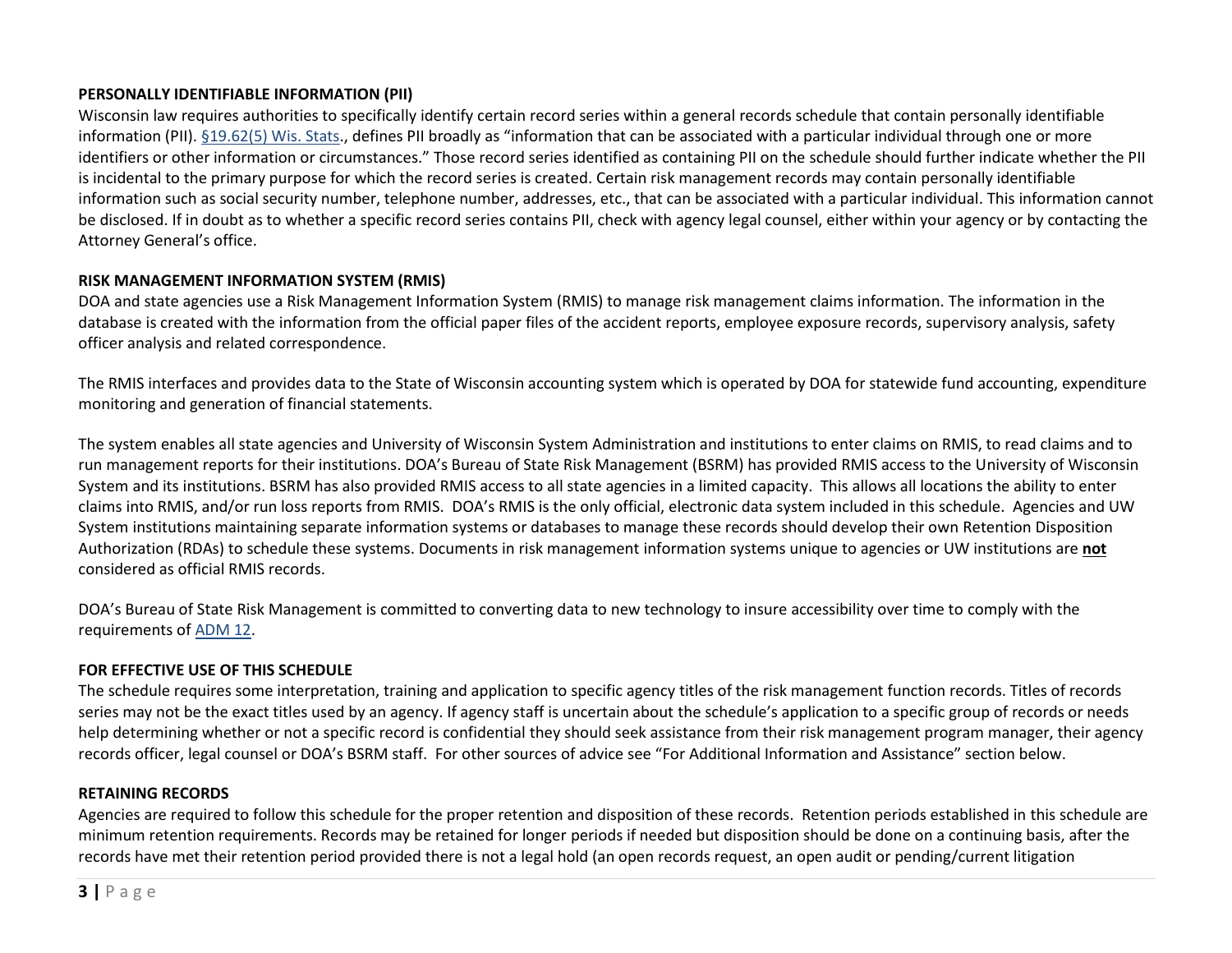proceedings) in place for those records at the time of disposition. It is the responsibility of the office holding the record to determine if a legal hold is in place before disposing of that record.

### **RECORDS DISPOSAL**

When disposing of records that have met their retention periods, agencies must ensure that records identified in this schedule as containing PII or confidential information are disposed of so the information cannot be compromised or reconstructed. RDAs in this schedule may contain PII, confidential or both types of information. Any records identified in the RDA in this schedule that has one or both of these types of information (i.e. with a "Yes" in the PII or Confidential column in the schedule) must be destroyed in a confidential manner. The best method to ensure that this information is properly disposed of is by shredding the information. The SRC offers confidential destruction services for all state agencies.

## **FOR ADDITIONAL INFORMATION AND ASSISTANCE**

For additional information and assistance implementing this general schedule, agencies staff should contact:

- Agency Records Officer or Risk Management Staff
- DOA Bureau of State Risk Management, 101 East Wilson Street, P.O. Box 77008, Madison, WI 53707-1008.
- UW System Administration, Office of General Counsel, 1852 Van Hise Hall, 1220 Linden Dr. Madison, WI 53706.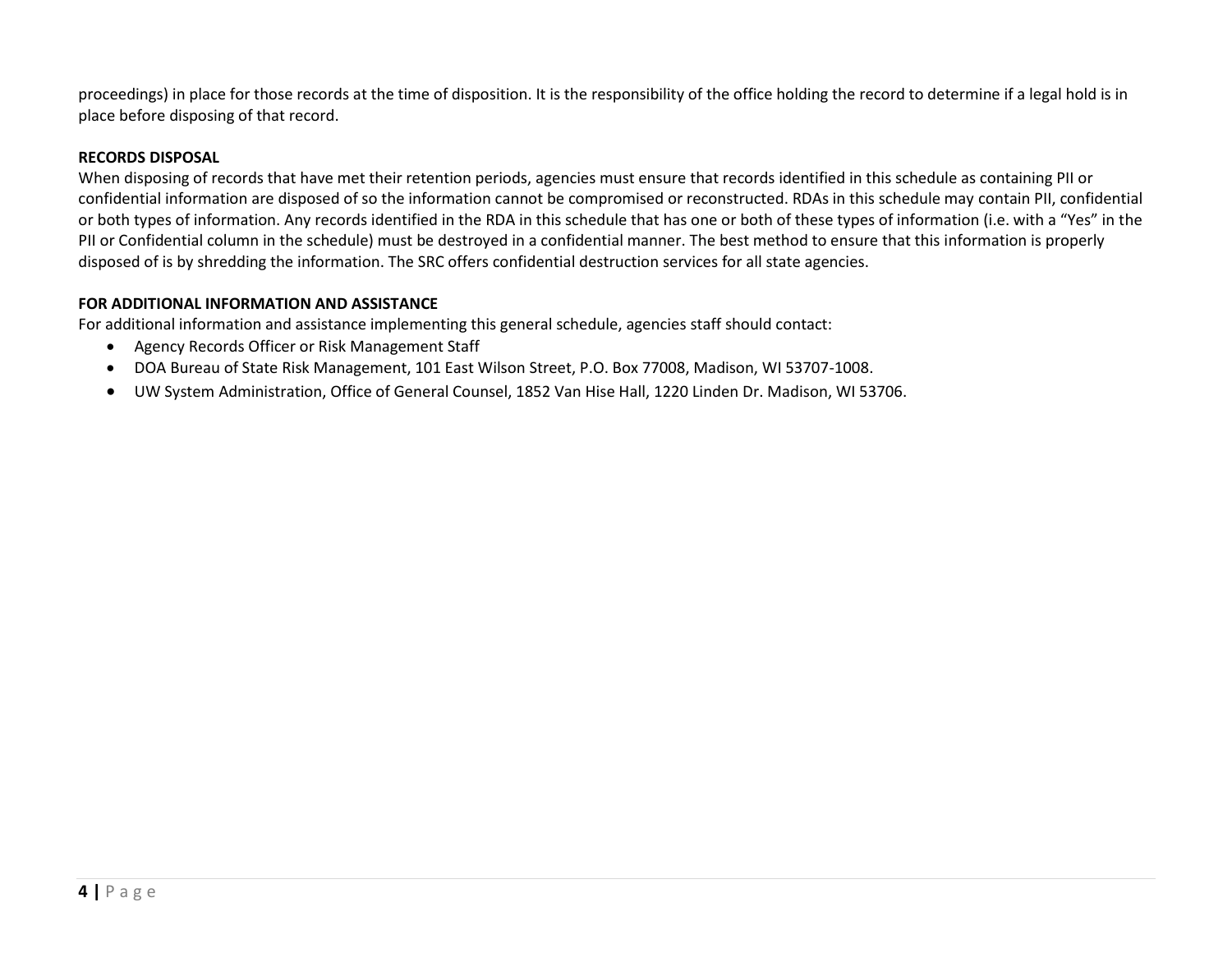| <b>RDA No.</b>  | <b>Records Series</b><br><b>Title</b>                            | <b>Series Description</b>                                                                                                                                                                                                                                                                                                                                                                                                                                                                                                                                                  | <b>Retention</b><br>Event                    | <b>Minimum</b><br><b>Retention</b><br>&<br><b>Disposition</b> | PII       |           | Confidential   Use Case / Notes   No. (If                                                                                                                                                                                                                | <b>Old RDA</b><br>Applicable)             |
|-----------------|------------------------------------------------------------------|----------------------------------------------------------------------------------------------------------------------------------------------------------------------------------------------------------------------------------------------------------------------------------------------------------------------------------------------------------------------------------------------------------------------------------------------------------------------------------------------------------------------------------------------------------------------------|----------------------------------------------|---------------------------------------------------------------|-----------|-----------|----------------------------------------------------------------------------------------------------------------------------------------------------------------------------------------------------------------------------------------------------------|-------------------------------------------|
|                 | <b>GENERAL RISK MANAGEMENT RELATED RECORDS</b>                   |                                                                                                                                                                                                                                                                                                                                                                                                                                                                                                                                                                            |                                              |                                                               |           |           |                                                                                                                                                                                                                                                          |                                           |
| <b>RISK0001</b> | <b>RMIS Output</b><br><b>Reports</b>                             | These records include monthly or quarterly reports<br>which are distributed to department heads, division<br>administrators in state agencies and UW institutions.<br>Reports support program initiatives. Examples of<br>these reports include benchmark reports.                                                                                                                                                                                                                                                                                                         | Superseded<br>or when no<br>longer<br>needed | Event and<br>Destroy                                          | No        | <b>No</b> |                                                                                                                                                                                                                                                          | 90308<br><b>WCCS</b><br>Output<br>Reports |
| <b>RISK0002</b> | <b>Proposals for</b><br><b>Insurance Coverage</b>                | §16.865 Wis. Stats. mandates responsibility for<br>statewide risk management coordination. This<br>includes providing insurance coverage for state<br>agencies. Records may include non-selected bids for<br>property, liability, and Worker's Compensation<br>coverage. Successful proposals for insurance<br>coverage would then produce insurance contracts,<br>which would be handled as underlined under RDAs<br>RISK0025 and RISK0035.<br>Agencies that receive authorization from DOA's<br>BSRM may secure coverage for specific business<br>purposes on their own. | Date Bid is<br>Closed                        | Event $+7$<br>Years<br>Destroy                                | No        | <b>No</b> | Example:<br><b>Owner Controlled</b><br>Insurance Program<br>(OCIP). Insurance<br>services for these<br>projects are placed<br>by private<br>negotiation and<br>competitive bid.<br>Official File:<br>Agency handling<br>the request for<br>bid/proposal. |                                           |
| <b>RISK0003</b> | <b>Risk Management</b><br><b>Conferences</b><br><b>Materials</b> | DOA's Annual Risk Management Conference<br>publications and materials.<br>Records series may include comprehensive, original<br>materials documenting planning for Risk<br>Management conferences as well as original<br>conference hand-outs.                                                                                                                                                                                                                                                                                                                             | Date of Risk<br>Management<br>Conference     | Event $+5$<br>Years and<br>Destroy                            | <b>No</b> | No        | Copies of these<br>materials kept by<br>conference<br>attendees are not<br>considered records<br>but reference<br>materials.                                                                                                                             |                                           |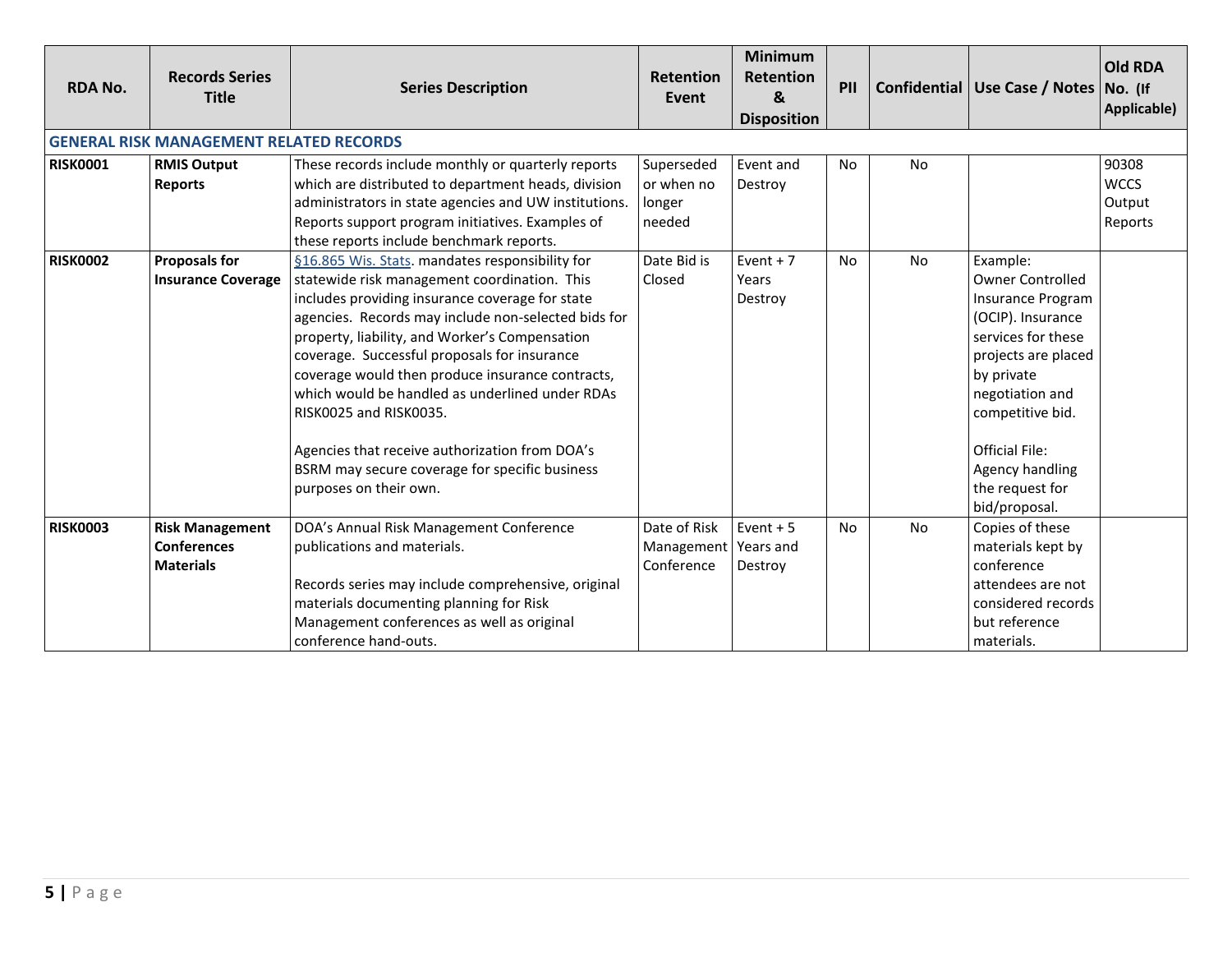| <b>RDA No.</b>  | <b>Records Series</b><br><b>Title</b>                | <b>Series Description</b>                                                                                                                                                                                                                                                                                                                                                                                                                                                                                                                                                                                                                                                                                                                                                                                                                                                                                                                                                                                                                                                                                                                                                                                                                                                                                                                                                                                                                                                                                                                                                                                                                                | <b>Retention</b><br>Event | <b>Minimum</b><br><b>Retention</b><br>&<br><b>Disposition</b> | PII |                                                                         | Confidential   Use Case / Notes   No. (If | <b>Old RDA</b><br>Applicable)                                                                                                            |
|-----------------|------------------------------------------------------|----------------------------------------------------------------------------------------------------------------------------------------------------------------------------------------------------------------------------------------------------------------------------------------------------------------------------------------------------------------------------------------------------------------------------------------------------------------------------------------------------------------------------------------------------------------------------------------------------------------------------------------------------------------------------------------------------------------------------------------------------------------------------------------------------------------------------------------------------------------------------------------------------------------------------------------------------------------------------------------------------------------------------------------------------------------------------------------------------------------------------------------------------------------------------------------------------------------------------------------------------------------------------------------------------------------------------------------------------------------------------------------------------------------------------------------------------------------------------------------------------------------------------------------------------------------------------------------------------------------------------------------------------------|---------------------------|---------------------------------------------------------------|-----|-------------------------------------------------------------------------|-------------------------------------------|------------------------------------------------------------------------------------------------------------------------------------------|
|                 | <b>WORKER'S COMPENSATION RELATED RECORDS</b>         |                                                                                                                                                                                                                                                                                                                                                                                                                                                                                                                                                                                                                                                                                                                                                                                                                                                                                                                                                                                                                                                                                                                                                                                                                                                                                                                                                                                                                                                                                                                                                                                                                                                          |                           |                                                               |     |                                                                         |                                           |                                                                                                                                          |
| <b>RISK0010</b> | Worker's<br>Compensation<br><b>Claims Case Files</b> | Worker's compensation claims filed by state and UW<br>System employees. These claims can be categorized<br>as:<br>Medical Claims (No Lost Time): A claim where an<br>injured employee obtains medical treatment but<br>does not lose more than three (3) days from work as<br>a result of the injury.<br>Lost Time Claims: A claim where an injured employee<br>requires four (4) or more days off from work.<br>Typically, claims include the same records as in<br>medical claims files, as well as lost time<br>documentation and disability payment material.<br>Hazardous Duties Employment Claims: A claim<br>presented by certain occupational classes and of<br>hazardous nature as defined in §230.36. Wis. Stats.<br>Hazardous duties employment claims include the<br>same records as those in medical claims, as well as<br>those stated in §230.36, Wis. Stats., (hazardous<br>employment) documentation (e.g. hazardous duties<br>related positions).<br>Typical records may include, but are not limited to:<br>accident reports, medical reports, employee<br>exposure records, certifications, payment<br>information, medical invoices, investigation<br>materials, subrogation files, workers compensation<br>claims fact sheet, medical information authorization,<br>labor market availability restriction statement,<br>vocational rehabilitation information, related<br>correspondence and other related forms.<br>This information is also entered into the Department<br>of Administration's Risk Management Information<br>System (RMIS). This system is managed by DOA's<br>Bureau of State Risk Management. The information | Date Claim is<br>Closed   | Event+30<br>Years and<br>Destroy<br>Confidential              | Yes | Yes<br>\$102.33<br>Wis. Stats.<br>(Worker's<br>Compensation<br>Records) |                                           | 90300<br>Workers<br>Compensati<br>on Claims<br><b>Case Files</b><br>90304<br><b>WCCS</b><br>Worker's<br>Compensati<br>on Claims<br>Files |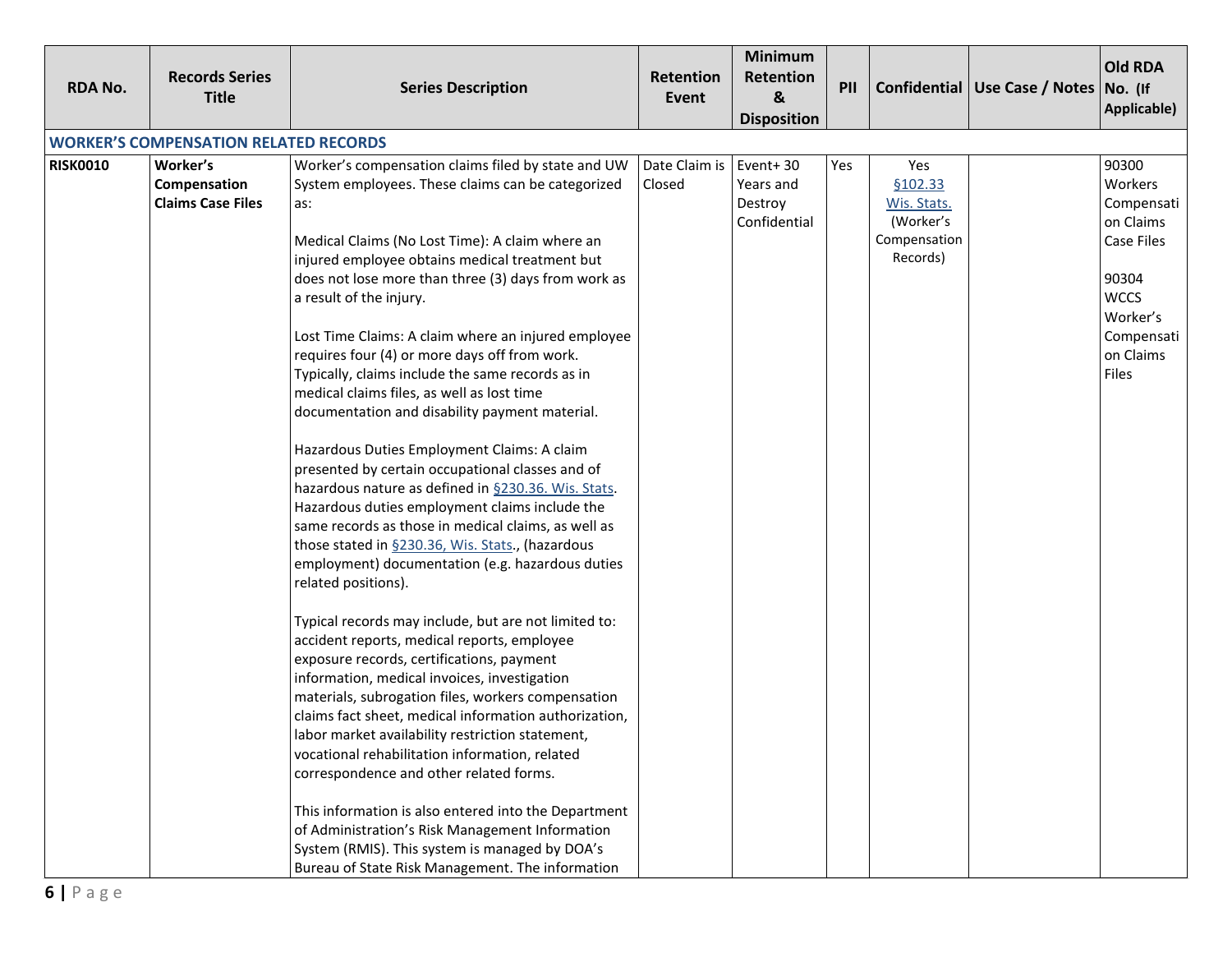| <b>RDA No.</b>                                                                  | <b>Records Series</b><br><b>Title</b>                                                                                                          | <b>Series Description</b>                                                                                                                                                                                                                                                                                                                                                                                                                                                                                                                                                         | <b>Retention</b><br>Event | <b>Minimum</b><br><b>Retention</b><br>$\boldsymbol{8}$<br><b>Disposition</b> | PII       |           | Confidential   Use Case / Notes   No. (If                                                                                                                                                                                                                                                                                                                                   | <b>Old RDA</b><br>Applicable)                                                                                           |
|---------------------------------------------------------------------------------|------------------------------------------------------------------------------------------------------------------------------------------------|-----------------------------------------------------------------------------------------------------------------------------------------------------------------------------------------------------------------------------------------------------------------------------------------------------------------------------------------------------------------------------------------------------------------------------------------------------------------------------------------------------------------------------------------------------------------------------------|---------------------------|------------------------------------------------------------------------------|-----------|-----------|-----------------------------------------------------------------------------------------------------------------------------------------------------------------------------------------------------------------------------------------------------------------------------------------------------------------------------------------------------------------------------|-------------------------------------------------------------------------------------------------------------------------|
|                                                                                 |                                                                                                                                                | entered in the system originates from the official<br>paper files related to medical claims (no lost time),<br>lost time claims, and hazardous employment claims<br>and includes: claim number, name, address, social<br>security number, date of birth, type of claim, agency<br>identification code, location of claim, cause of claim,<br>result of injury, payment histories, etc. All agencies<br>and UW-System have access to this database.<br>This record series covers the electronic data in the<br>RMIS and the paper files kept at the agencies and the<br>UW-System. |                           |                                                                              |           |           |                                                                                                                                                                                                                                                                                                                                                                             |                                                                                                                         |
| <b>See</b><br><b>Occupational</b><br><b>Safety and</b><br><b>Health Section</b> | <b>Incident Reports</b><br>(Incidents only, no<br>lost time)                                                                                   | See RDA RISK0045 in the Occupational Safety and<br>Health Records Section of this schedule for retention<br>and disposition of these records.                                                                                                                                                                                                                                                                                                                                                                                                                                     |                           |                                                                              |           |           |                                                                                                                                                                                                                                                                                                                                                                             | 90302<br>Incident<br>Reports -<br>No Claims                                                                             |
| <b>See</b><br><b>Occupational</b><br><b>Safety and</b><br><b>Health Section</b> | <b>Near-Miss Reports</b>                                                                                                                       | See RDA RISK0046 in the Occupational Safety and<br>Health Records Section of this schedule for retention<br>and disposition of these records.                                                                                                                                                                                                                                                                                                                                                                                                                                     |                           |                                                                              |           |           |                                                                                                                                                                                                                                                                                                                                                                             | 90303<br><b>Near Miss</b><br>Reports                                                                                    |
| <b>RISK0011</b>                                                                 | <b>State Government</b><br><b>Workers</b><br>Compensation<br>Guidelines,<br><b>Procedures, Policies</b><br>and Other Related<br><b>Records</b> | Records include Workers Compensation program<br>guidelines, procedures, policies and other related<br>records for managing workers compensation claims<br>per Chapter 102 Wis. Stats.                                                                                                                                                                                                                                                                                                                                                                                             | Superseded                | Event $+7$<br>Years and<br>Destroy                                           | <b>No</b> | <b>No</b> | Note: Procedures<br>under this RDA<br>have typically gone<br>through a vetting<br>process and are<br>intended to<br>support the<br>agency's policies in<br>a direct manner.<br>This RDA does not<br>necessarily include<br>worker<br>instructions which<br>may be viewed as<br>task-specific<br>directions used to<br>ensure compliance<br>with policies and<br>procedures. | 90309<br>Statewide<br><b>WC Policies</b><br>90310<br><b>WC</b><br>Procedures<br>and<br>Procedural<br>Correspond<br>ence |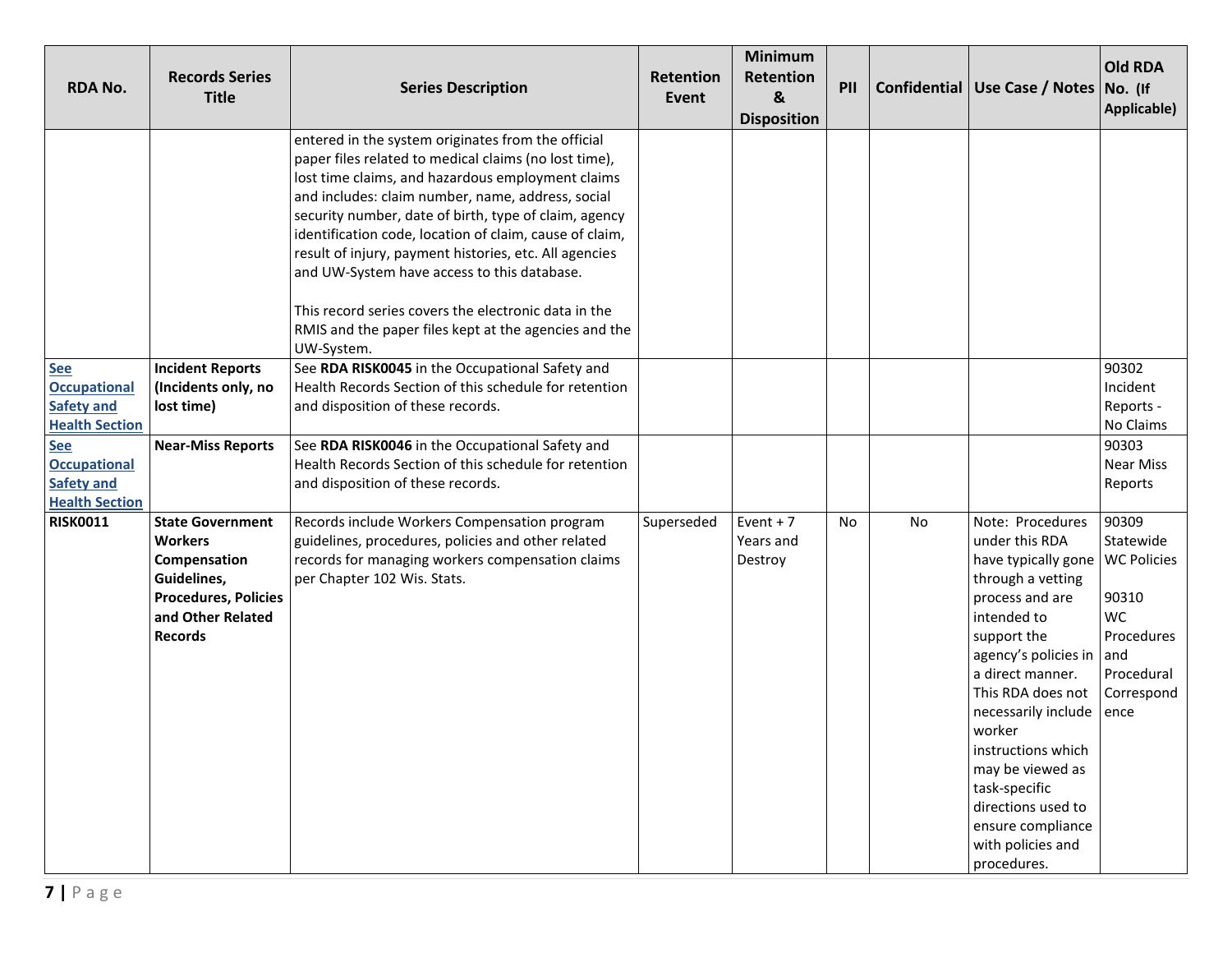| <b>RDA No.</b>  | <b>Records Series</b><br><b>Title</b>                                                                                                           | <b>Series Description</b>                                                                                                                                                                                                                                                                                                                                                                                                                                             | <b>Retention</b><br>Event                                                 | <b>Minimum</b><br>Retention<br>$\boldsymbol{8}$<br><b>Disposition</b> | PII       |           | Confidential Use Case / Notes No. (If                                                                                                                                                                                                                                                                                                                                                                                                                      | Old RDA<br>Applicable) |
|-----------------|-------------------------------------------------------------------------------------------------------------------------------------------------|-----------------------------------------------------------------------------------------------------------------------------------------------------------------------------------------------------------------------------------------------------------------------------------------------------------------------------------------------------------------------------------------------------------------------------------------------------------------------|---------------------------------------------------------------------------|-----------------------------------------------------------------------|-----------|-----------|------------------------------------------------------------------------------------------------------------------------------------------------------------------------------------------------------------------------------------------------------------------------------------------------------------------------------------------------------------------------------------------------------------------------------------------------------------|------------------------|
|                 | PROPERTY AND LIABILITY RELATED RECORDS                                                                                                          |                                                                                                                                                                                                                                                                                                                                                                                                                                                                       |                                                                           |                                                                       |           |           |                                                                                                                                                                                                                                                                                                                                                                                                                                                            |                        |
| <b>RISK0015</b> | <b>Property and</b><br><b>Liability General</b><br>Correspondence                                                                               | General correspondence relating to ongoing<br>administration/management of state self-funded<br>property and liability programs is generated under<br>§16.865, §20.865 (f) (fm) (dm) Wis. Stats.<br>Records may include letters and memos relating to<br>all aspects of state risk management property and<br>liability programs. Examples include Van Driver<br>Training records and applications; Driver Abstract<br>reviews and findings shared with agency staff. | Closure of<br>Specific Issue<br>Addressed<br>by the<br>Corresponde<br>nce | Event $+5$<br>Years and<br>Destroy                                    | <b>No</b> | <b>No</b> | Note: Files<br>contained in this<br>records series<br>represent<br>materials that are<br>not contained in<br>the Property<br>and/or Liability<br>Claim Files RDAs:<br><b>RISK0026 &amp;</b><br>RISK0036.                                                                                                                                                                                                                                                   |                        |
| <b>RISK0016</b> | <b>State Government</b><br><b>Property &amp; Liability</b><br>Guidelines,<br><b>Procedures, Policies</b><br>and Other Related<br><b>Records</b> | Records include property and liability program<br>guidelines, procedures, policies and other related<br>records for managing property and liability claims per<br>§16.865, 20.865, and 895.46 Wis. Stats.                                                                                                                                                                                                                                                             | Superseded                                                                | Event $+7$<br>Years and<br>Destroy                                    | <b>No</b> | <b>No</b> | Examples:<br>delegation<br>agreements,<br>Property and<br>Liability Manual.<br>Note: Procedures<br>under this RDA<br>have typically gone<br>through a vetting<br>process and are<br>intended to<br>support the<br>agency's policies in<br>a direct manner.<br>This RDA does not<br>necessarily include<br>worker<br>instructions which<br>may be viewed as<br>task-specific<br>directions used to<br>ensure compliance<br>with policies and<br>procedures. |                        |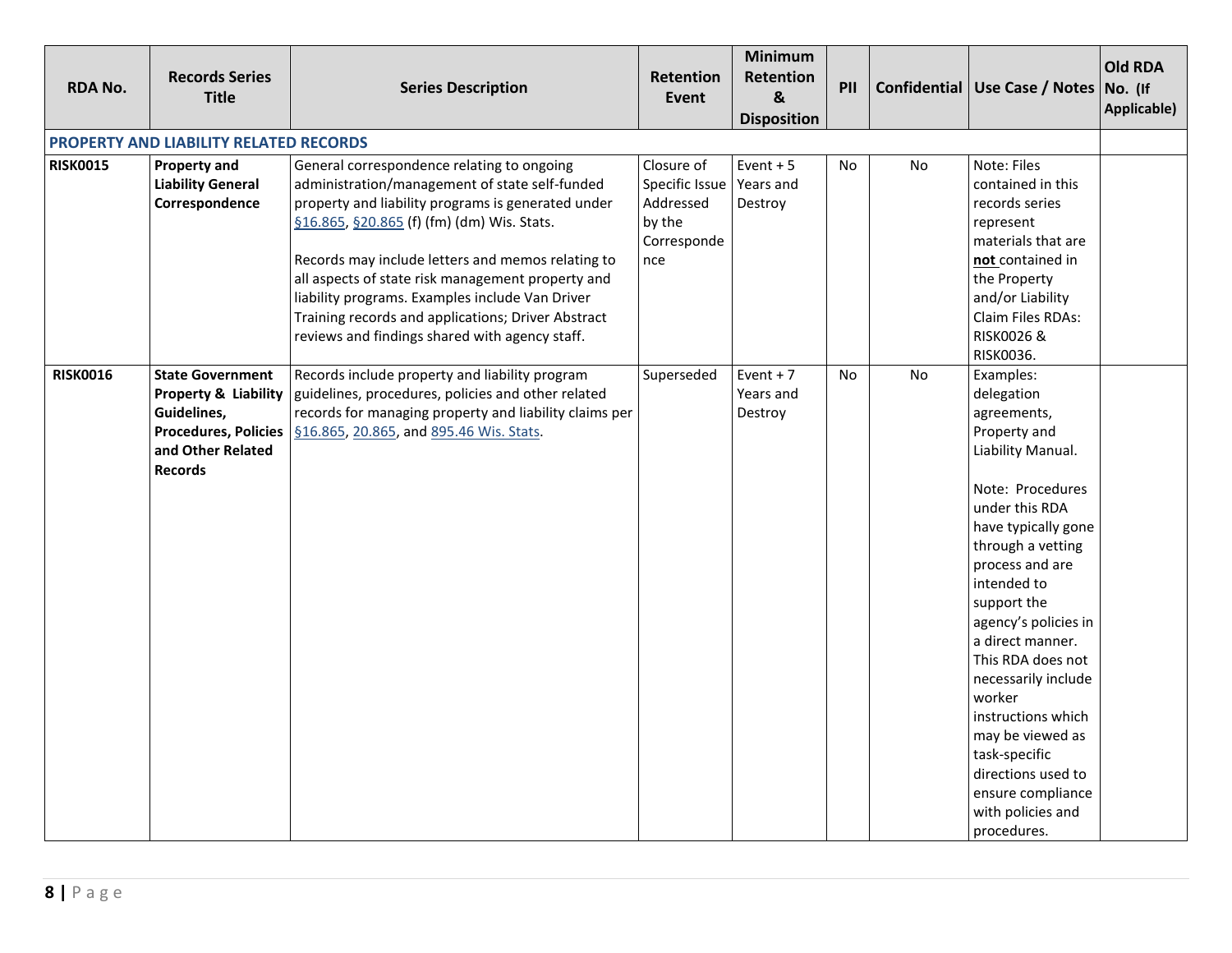| <b>RDA No.</b>  | <b>Records Series</b><br><b>Title</b> | <b>Series Description</b>                                 | <b>Retention</b><br>Event | <b>Minimum</b><br><b>Retention</b><br>&<br><b>Disposition</b> | PII |     | Confidential   Use Case / Notes   No. (If | <b>Old RDA</b><br>Applicable) |
|-----------------|---------------------------------------|-----------------------------------------------------------|---------------------------|---------------------------------------------------------------|-----|-----|-------------------------------------------|-------------------------------|
| <b>RISK0017</b> | Statewide Premium                     | Annually, the Bureau of State Risk Management             | Date of                   | Event $+20$                                                   | Yes | Yes | Wisbuild inventory                        |                               |
|                 | Process &                             | under authority of $$16.865$ , and $$20.865$ (1) (f) Wis. | Document                  | Years and                                                     |     |     | reports, RMIS                             |                               |
|                 | <b>Documentation</b>                  | Stats., develops fiscal year premium documents            | Creation                  | Destroy                                                       |     |     | reports, agency                           |                               |
|                 |                                       | which support the State Risk Management Program.          |                           | Confidential                                                  |     |     | summary                                   |                               |
|                 |                                       | This process reviews both the exposure and the            |                           |                                                               |     |     | documents                                 |                               |
|                 |                                       | experience of state agencies and incorporates this        |                           |                                                               |     |     |                                           |                               |
|                 |                                       | information into the development of state agency          |                           |                                                               |     |     | Note: Museums                             |                               |
|                 |                                       | premiums. The premiums generated pay liability,           |                           |                                                               |     |     | records risk                              |                               |
|                 |                                       | worker's compensation and property claims and             |                           |                                                               |     |     | insurance is                              |                               |
|                 |                                       | maintain the administrative functions of the              |                           |                                                               |     |     | covered under this                        |                               |
|                 |                                       | program.                                                  |                           |                                                               |     |     | RDA. Works of art                         |                               |
|                 |                                       | This record series may include documents comprised        |                           |                                                               |     |     | valuation and                             |                               |
|                 |                                       | of building values and content inventories. It also       |                           |                                                               |     |     | inventory lists are<br>kept by the        |                               |
|                 |                                       | includes RMIS reports generated to support the            |                           |                                                               |     |     | agencies that have                        |                               |
|                 |                                       | agency's related experience over time, written            |                           |                                                               |     |     | these records.                            |                               |
|                 |                                       | documentation explaining the purpose and process          |                           |                                                               |     |     |                                           |                               |
|                 |                                       | of the premium function.                                  |                           |                                                               |     |     |                                           |                               |
|                 |                                       |                                                           |                           |                                                               |     |     |                                           |                               |
|                 |                                       | Official copy is at DOA. All state agencies maintain      |                           |                                                               |     |     |                                           |                               |
|                 |                                       | background information.                                   |                           |                                                               |     |     |                                           |                               |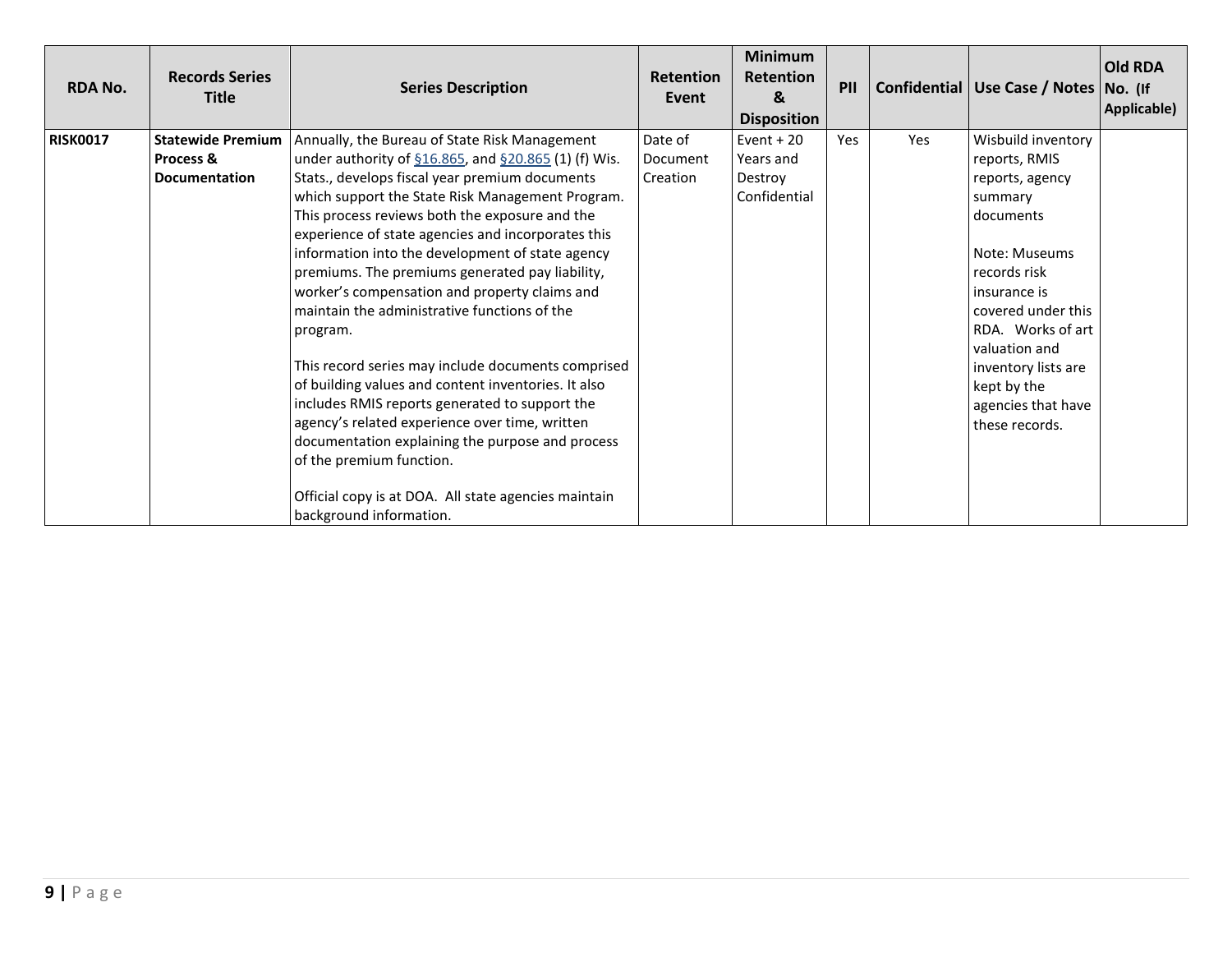| <b>RDA No.</b>  | <b>Records Series</b><br><b>Title</b>                                  | <b>Series Description</b>                                                                                                                                                                                                                                                                                                                                                                                                                                                                                                                                                                                                                | <b>Retention</b><br>Event   | <b>Minimum</b><br><b>Retention</b><br>&<br><b>Disposition</b> | PII |           | Confidential   Use Case / Notes   No. (If               | <b>Old RDA</b><br>Applicable) |
|-----------------|------------------------------------------------------------------------|------------------------------------------------------------------------------------------------------------------------------------------------------------------------------------------------------------------------------------------------------------------------------------------------------------------------------------------------------------------------------------------------------------------------------------------------------------------------------------------------------------------------------------------------------------------------------------------------------------------------------------------|-----------------------------|---------------------------------------------------------------|-----|-----------|---------------------------------------------------------|-------------------------------|
|                 | <b>PROPERTY PROGRAM RELATED RECORDS</b>                                |                                                                                                                                                                                                                                                                                                                                                                                                                                                                                                                                                                                                                                          |                             |                                                               |     |           |                                                         |                               |
| <b>RISK0025</b> | <b>Property Insurance</b><br><b>Policies (General &amp;</b><br>Excess) | Pursuant to §16.865(5) Wis. Stats., the Department<br>of Administration Bureau of State Risk Management<br>(BSRM) is responsible to arrange appropriate<br>insurance contracts for the transfer of risk of loss on<br>the part of the state or its employees to the extent<br>such loss cannot reasonably be assumed by individual<br>agencies or self-funded programs. Agencies that<br>receive authorization from BSRM may secure<br>coverage for specific business purposes on their own.<br>This file may include the original copy of the policy,<br>endorsements to the policy, list of carriers, coverage<br>limits and premiums. | Policy<br>Effective<br>Date | Event $+30$<br>Years and<br>Destroy                           | No  | <b>No</b> | Official record is<br>kept at the<br>originating agency |                               |
| <b>RISK0026</b> | <b>Property Claim Files</b>                                            | §16.865 Wis. Stats., mandates responsibility for<br>statewide risk management coordination including<br>managing the statewide self-funded property<br>program.<br>Claim files may include accident/property loss<br>reports, investigative reports, evidential documents<br>such as photographs, payment vouchers and any<br>related correspondence. These records represent<br>the official property claim files.                                                                                                                                                                                                                      | Date Claim is<br>Closed     | Event $+5$<br>Years and<br>Destroy<br>Confidential            | Yes | <b>No</b> |                                                         |                               |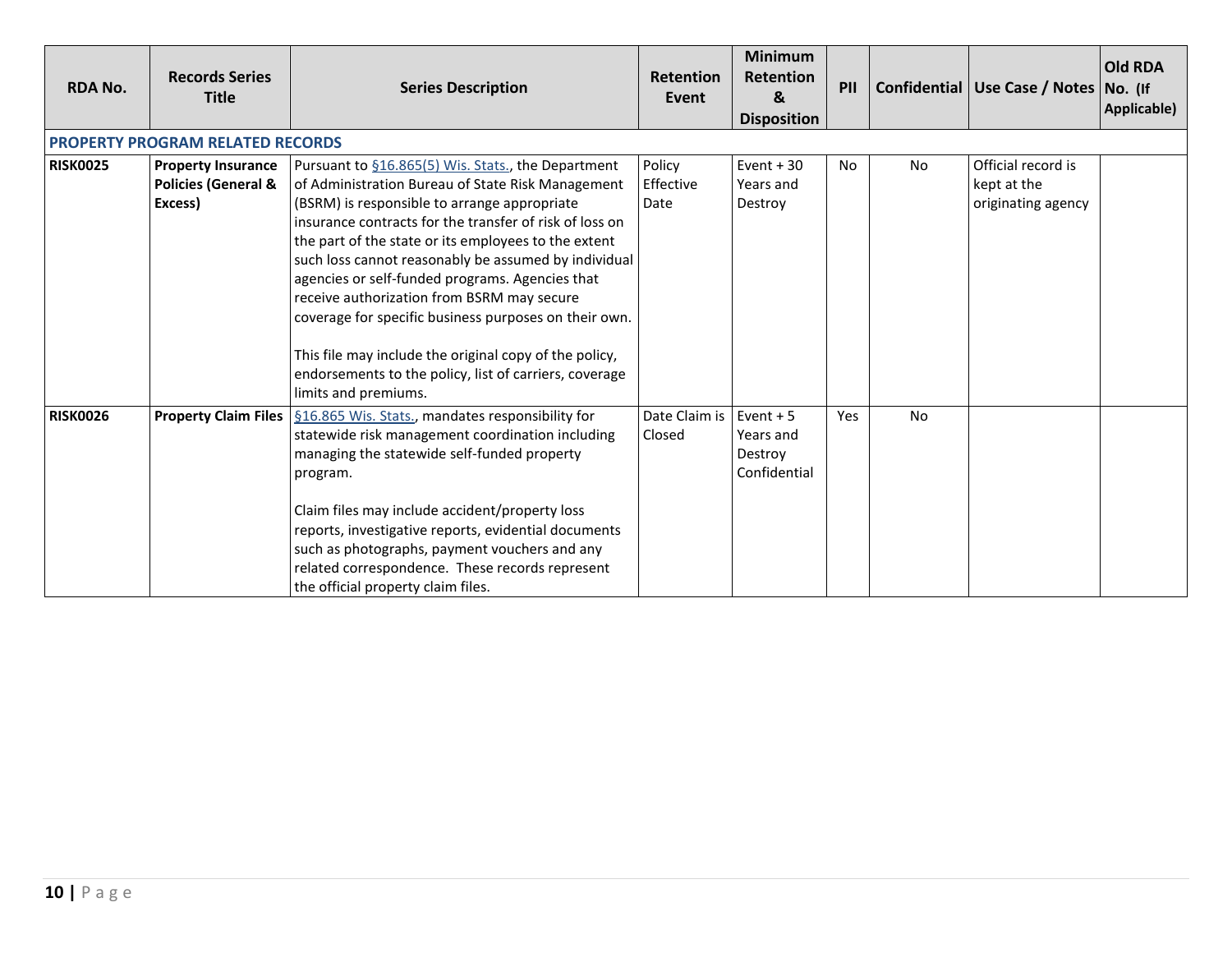| <b>RDA No.</b>  | <b>Records Series</b><br><b>Title</b>                              | <b>Series Description</b>                                                                                                                                                                                                                                                                                                                                                                                                                                                                                                                          | <b>Retention</b><br>Event | <b>Minimum</b><br><b>Retention</b><br>&<br><b>Disposition</b> | PII |                | Confidential   Use Case / Notes   No. (If | <b>Old RDA</b><br>Applicable) |
|-----------------|--------------------------------------------------------------------|----------------------------------------------------------------------------------------------------------------------------------------------------------------------------------------------------------------------------------------------------------------------------------------------------------------------------------------------------------------------------------------------------------------------------------------------------------------------------------------------------------------------------------------------------|---------------------------|---------------------------------------------------------------|-----|----------------|-------------------------------------------|-------------------------------|
| <b>RISK0027</b> | <b>Precedent-Setting</b><br><b>Property Claims</b>                 | This records series pertains to property claims which<br>have precedent-setting impact on the State of<br>Wisconsin and the State Risk Management program.<br>Claim files to be retained include those that are<br>catastrophic in nature and/or breach one million<br>dollars. Additionally, large losses that have multiple<br>locations, such as the June 2008 flooding, or claims<br>that may have large subrogation actions would also<br>be included.<br>Files may contain complete property investigations<br>and supporting documentation. | Date Claim is<br>Closed   | Event $+25$<br>Years and<br>Transfer to<br><b>WHS</b>         | Yes | <b>No</b>      |                                           |                               |
| <b>RISK0028</b> | <b>Property Incident</b><br>and Denial Reports<br>- No Claim Filed | Incident and denial files may include accident<br>reports, damage reports, repair orders, estimates,<br>adjuster claim reports and other investigative<br>materials. No claim was generated and no payment<br>was made.                                                                                                                                                                                                                                                                                                                            | Date of<br>Incident       | Event $+5$<br>Years and<br>Destroy<br>Confidential            | Yes | N <sub>o</sub> |                                           |                               |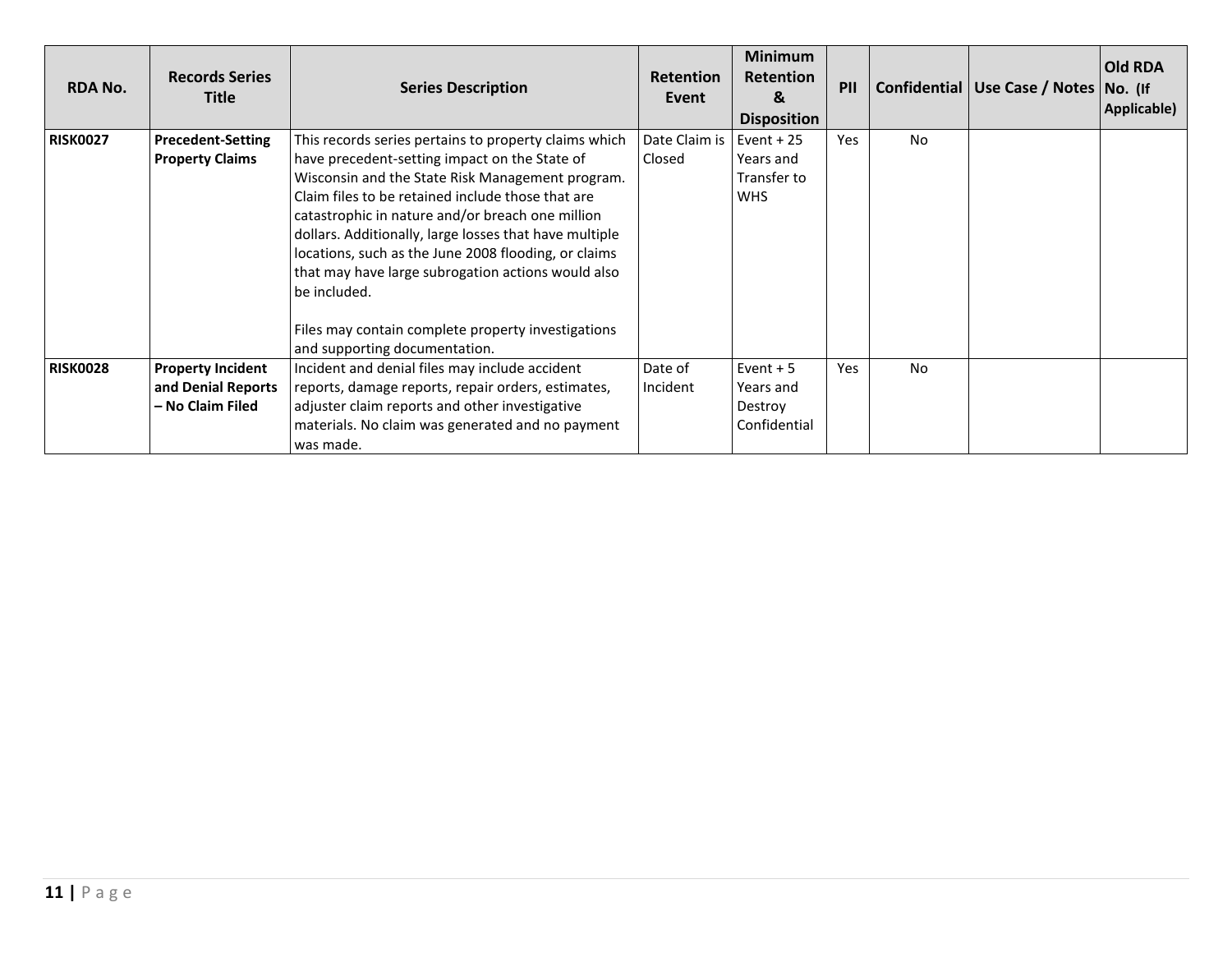| <b>RDA No.</b>  | <b>Records Series</b><br><b>Title</b>                           | <b>Series Description</b>                                                                                                                                                                                                                                                                                                                                                                                                                                                                                                                                                                                                                                                                                 | <b>Retention</b><br>Event                                                                                                                                                                                                                         | <b>Minimum</b><br>Retention<br>$\boldsymbol{8}$<br><b>Disposition</b> | PII       |                                                                                                                                     | Confidential Use Case / Notes No. (If                 | <b>Old RDA</b><br>Applicable) |
|-----------------|-----------------------------------------------------------------|-----------------------------------------------------------------------------------------------------------------------------------------------------------------------------------------------------------------------------------------------------------------------------------------------------------------------------------------------------------------------------------------------------------------------------------------------------------------------------------------------------------------------------------------------------------------------------------------------------------------------------------------------------------------------------------------------------------|---------------------------------------------------------------------------------------------------------------------------------------------------------------------------------------------------------------------------------------------------|-----------------------------------------------------------------------|-----------|-------------------------------------------------------------------------------------------------------------------------------------|-------------------------------------------------------|-------------------------------|
|                 | <b>LIABILITY PROGRAM RELATED RECORDS</b>                        |                                                                                                                                                                                                                                                                                                                                                                                                                                                                                                                                                                                                                                                                                                           |                                                                                                                                                                                                                                                   |                                                                       |           |                                                                                                                                     |                                                       |                               |
| <b>RISK0035</b> | <b>Liability Insurance</b><br>Policies (General,<br>and Excess) | Pursuant to §16.865(5) Wis. Stats., the Department<br>of Administration Bureau of State Risk Management<br>(BSRM) is responsible to arrange appropriate<br>insurance contracts for the transfer of risk of loss on<br>the part of the state or its employees to the extent<br>such loss cannot reasonably be assumed by individual<br>agencies or self-funded programs. Agencies that<br>receive authorization from BSRM may secure<br>coverage for specific business purposes on their own.<br>This file may include the original copy of the policy,<br>endorsements to the policy, list of carriers, coverage<br>limits and premiums.                                                                  | Policy<br>Effective<br>Date                                                                                                                                                                                                                       | Event $+75$<br>Years and<br>Destroy                                   | <b>No</b> | <b>No</b>                                                                                                                           | Copies may be<br>kept at the agency<br>or at DOA BSRM |                               |
| <b>RISK0036</b> | <b>Liability Claim Files</b>                                    | §16.865 Wis. Stats., mandates responsibility for<br>statewide risk management coordination including<br>managing the statewide self-funded liability program<br>Claim files may include normal liability claims and<br>claims involving a minor or a structured settlement.<br>In cases where a minor is involved, records must be<br>retained for 11 years after the minor reaches age 18.<br>For structured settlements, records must be kept for<br>11 years after the structure is paid off.<br>Documents include accident reports, damage<br>reports, repair orders, estimates, adjuster claim<br>reports and release of all claims. Payment letters and<br>photocopies of checks are also included. | Date Claim is<br>Closed<br>(For Normal<br>Liability<br>Claims)<br><b>OR</b><br>Date Minor<br>Turns 18<br>(Claims<br>Involving a<br>Minor)<br><b>OR</b><br>Date<br>Structured<br>Settlement<br>is Paid Off<br>(Structured<br>Settlement<br>Claims) | $Event + 11$<br>Years and<br>Destroy<br>Confidential                  | Yes       | Yes<br>§146.82<br>Wis. Stats.<br>(Medical<br>Records)<br>§51.30<br>Wis. Stats.<br>(Mental<br>Health Care &<br>Treatment<br>Records) |                                                       |                               |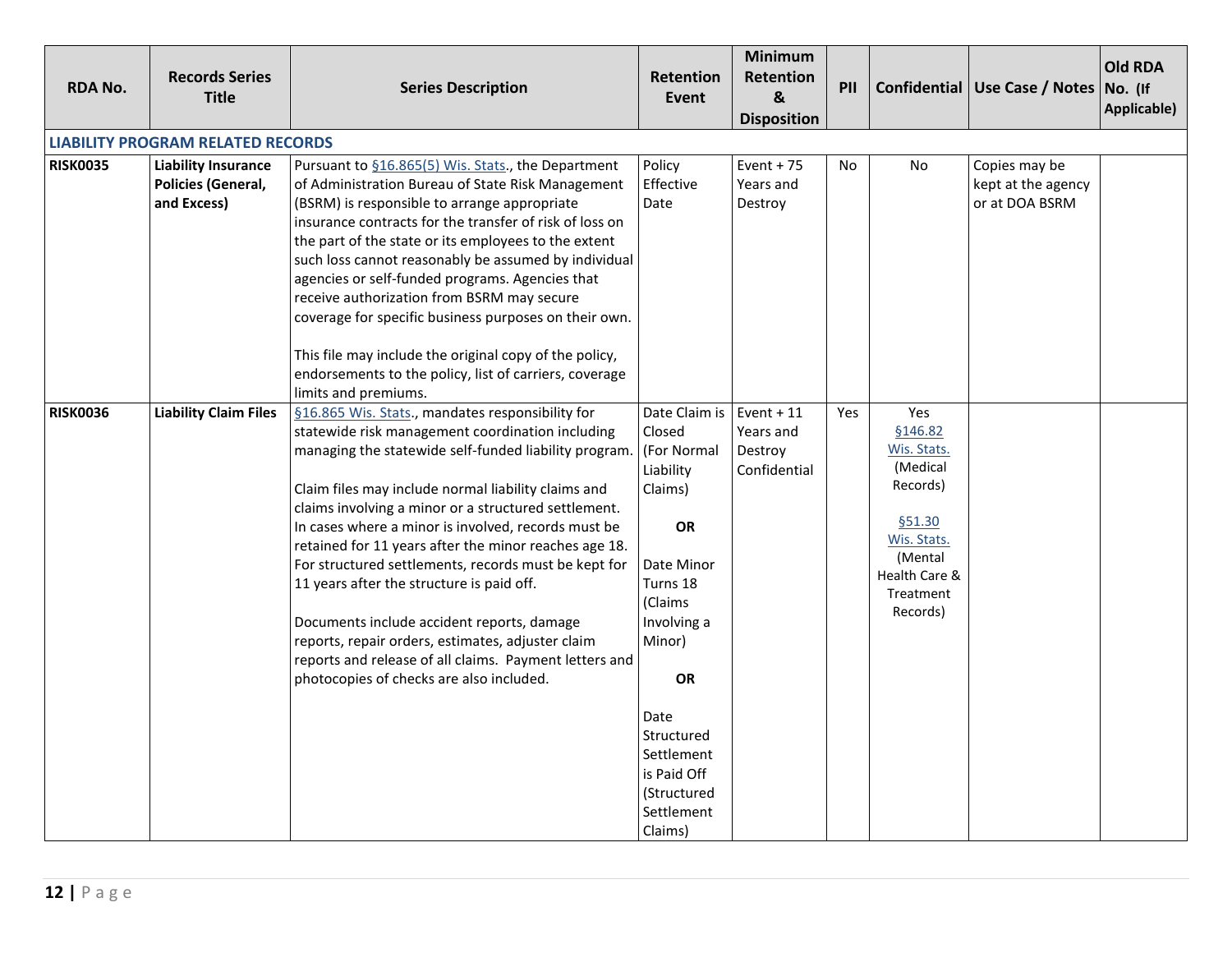| <b>RDA No.</b>  | <b>Records Series</b><br><b>Title</b>                                              | <b>Series Description</b>                                                                                                                                                                                                                                                                                                                                                                                                                                                                                                                                                                                                                                                                                                                                                          | <b>Retention</b><br>Event              | Minimum<br>Retention<br>&<br><b>Disposition</b>       | PII |                                                                                                                                     | Confidential   Use Case / Notes   No. (If                                       | <b>Old RDA</b><br>Applicable) |
|-----------------|------------------------------------------------------------------------------------|------------------------------------------------------------------------------------------------------------------------------------------------------------------------------------------------------------------------------------------------------------------------------------------------------------------------------------------------------------------------------------------------------------------------------------------------------------------------------------------------------------------------------------------------------------------------------------------------------------------------------------------------------------------------------------------------------------------------------------------------------------------------------------|----------------------------------------|-------------------------------------------------------|-----|-------------------------------------------------------------------------------------------------------------------------------------|---------------------------------------------------------------------------------|-------------------------------|
| <b>RISK0037</b> | <b>Precedent-Setting</b><br><b>Liability Claims</b>                                | This records series pertains to liability claims which<br>have precedent-setting impact on the State of<br>Wisconsin and the State Risk Management program.<br>Claim files to be retained include those that are<br>catastrophic in nature and/or breach one million<br>dollars.<br>Files may contain complete liability investigations<br>and supporting documentation.                                                                                                                                                                                                                                                                                                                                                                                                           | Date Claim is<br>Closed                | Event $+25$<br>Years and<br>Transfer to<br><b>WHS</b> | Yes | Yes<br>§146.82<br>Wis. Stats.<br>(Medical<br>Records)<br>§51.30<br>Wis. Stats.<br>(Mental<br>Health Care &<br>Treatment<br>Records) |                                                                                 |                               |
| <b>RISK0038</b> | <b>Liability Incident</b><br>and Denial<br>Documentation-<br><b>No Claim Filed</b> | Incident and denial files may include accident<br>reports, damage reports, repair orders, estimates,<br>adjuster claim reports and other investigative<br>materials. No claim was generated and no payment<br>was made.                                                                                                                                                                                                                                                                                                                                                                                                                                                                                                                                                            | Date of<br>Incident                    | Event $+11$<br>Years and<br>Destroy<br>Confidential   | Yes | Yes<br>§146.82<br>Wis. Stats.<br>(Medical<br>Records)                                                                               | Note: There is a<br>potential that a<br>claim may be filed<br>many years later. |                               |
| <b>RISK0039</b> | <b>Volunteer Health</b><br><b>Care Program</b><br>(VHCP)                           | The Volunteer Health Care Program was originally<br>enacted in 1989 as a pilot program in Brown & Racine Approves or<br>Counties. It has since spread state wide to address<br>health care needs of the uninsured, underinsured<br>and those on different state run medical programs.<br>Documentation related to the approval of all<br>volunteer health care applicants for this statewide<br>program. Document examples include completed<br>applications, approval letters, Department of Safety<br>and Professional Services (DSPS) information on<br>licensure for each applicant, policy decisions and<br>program expansion correspondence.<br>Claims generated from this program are handled by<br>the liability program and the files are covered within<br>RDA RISK0036. | Date BSRM<br>Denies the<br>Application | Event $+25$<br>Years and<br>Destroy<br>Confidential   | Yes | No                                                                                                                                  |                                                                                 |                               |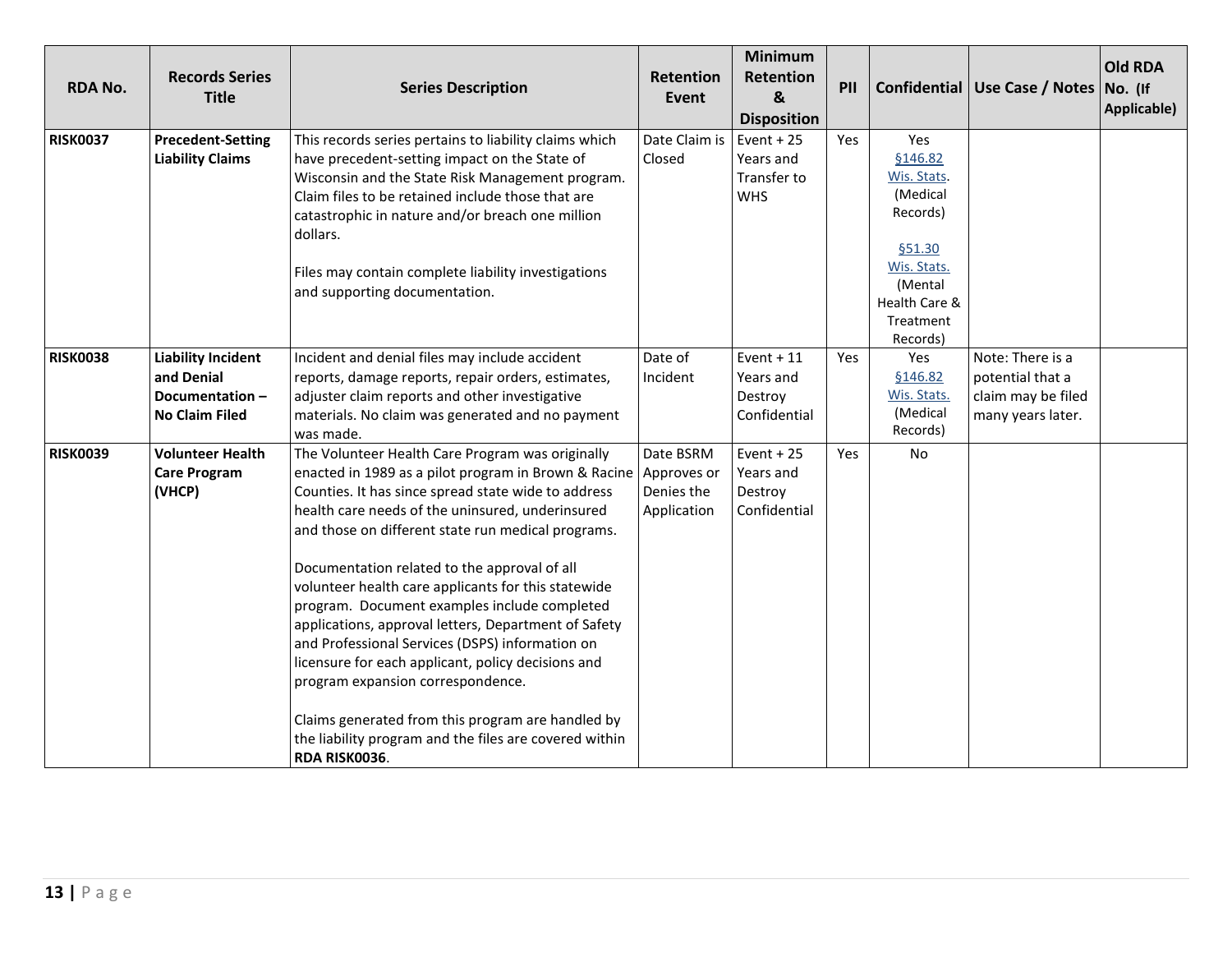<span id="page-14-0"></span>

| <b>RDA No.</b>  | <b>Records Series</b><br><b>Title</b>                        | <b>Series Description</b>                                                                                                                                                                                                                                                                                                                                                                                                                                                                                                                                                                                                                                                                                                                                           | <b>Retention</b><br>Event | <b>Minimum</b><br>Retention<br>&<br><b>Disposition</b> | PII |                                                                     | Confidential   Use Case / Notes   No. (If                                                                                       | <b>Old RDA</b><br>Applicable)              |
|-----------------|--------------------------------------------------------------|---------------------------------------------------------------------------------------------------------------------------------------------------------------------------------------------------------------------------------------------------------------------------------------------------------------------------------------------------------------------------------------------------------------------------------------------------------------------------------------------------------------------------------------------------------------------------------------------------------------------------------------------------------------------------------------------------------------------------------------------------------------------|---------------------------|--------------------------------------------------------|-----|---------------------------------------------------------------------|---------------------------------------------------------------------------------------------------------------------------------|--------------------------------------------|
|                 | <b>OCCUPATIONAL SAFETY AND HEALTH RECORDS</b>                |                                                                                                                                                                                                                                                                                                                                                                                                                                                                                                                                                                                                                                                                                                                                                                     |                           |                                                        |     |                                                                     |                                                                                                                                 |                                            |
| <b>RISK0045</b> | <b>Incident Reports</b><br>(Incidents Only, No<br>Lost Time) | This records series covers incident reports for which<br>no expenses have been incurred. Incidents only, no<br>medical expenses incurred and no lost time.<br>Information on incidents is documented in the<br>accident report, supervisory analysis, safety officer<br>analysis and related correspondence.<br>See RDA RISK0049 for the retention of the                                                                                                                                                                                                                                                                                                                                                                                                           | Date of<br>Incident       | Event + $12$<br>Years and<br>Destroy<br>Confidential   | Yes | <b>Yes</b><br><b>§146.82</b><br>Wis. Stats.<br>(Medical<br>Records) |                                                                                                                                 | 90302<br>Incident<br>Reports - No<br>Claim |
|                 |                                                              | occupational exposure incidents records.                                                                                                                                                                                                                                                                                                                                                                                                                                                                                                                                                                                                                                                                                                                            |                           |                                                        |     |                                                                     |                                                                                                                                 |                                            |
| <b>RISK0046</b> | <b>Near-Miss Reports</b>                                     | These records are documentation on accident<br>analysis forms describing hazardous working<br>conditions that could lead to worker's compensation<br>claims. Data from these forms are gleaned to study<br>trends and to improve a safe working environment.                                                                                                                                                                                                                                                                                                                                                                                                                                                                                                        | Date of<br>Incident       | Event $+5$<br>Years and<br>Destroy<br>Confidential     | Yes | Yes<br>§146.82<br>Wis. Stats.<br>(Medical<br>Records)               |                                                                                                                                 | 90303<br>Near-Miss<br>Reports              |
| <b>RISK0047</b> | <b>Safety and Health</b><br>Program                          | State agency's written safety programs, annual plans,<br>policies, procedures, guidelines, components,<br>monitoring data and reports for programs such as<br>Confined Space, Ergonomics, Hazard Communication,<br>Bloodborne Pathogens, Fall Protection, Hot Work,<br>Lockout/Tagout, Hazard Communication, Hearing<br>Conservation, Respiratory Protection, Powered<br>Industrial Trucks, Personal Protective Equipment and<br>other similar safety programs. Also includes agency<br><b>Emergency Action Plans and Employee Summary</b><br>Guides (i.e. agencies' evacuation and safe sheltering<br>plans and procedures for employee safety during<br>emergency conditions, evacuation routes, etc. It also<br>includes agency fire and tornado drill reports). | Superseded                | Event $+7$<br>Years and<br>Destroy                     | No  | No                                                                  | See Administrative<br>Records GRS RDA<br>ADM00008 for<br>agencies' official<br>copy and work<br>papers of the<br>COOP/COG plan. |                                            |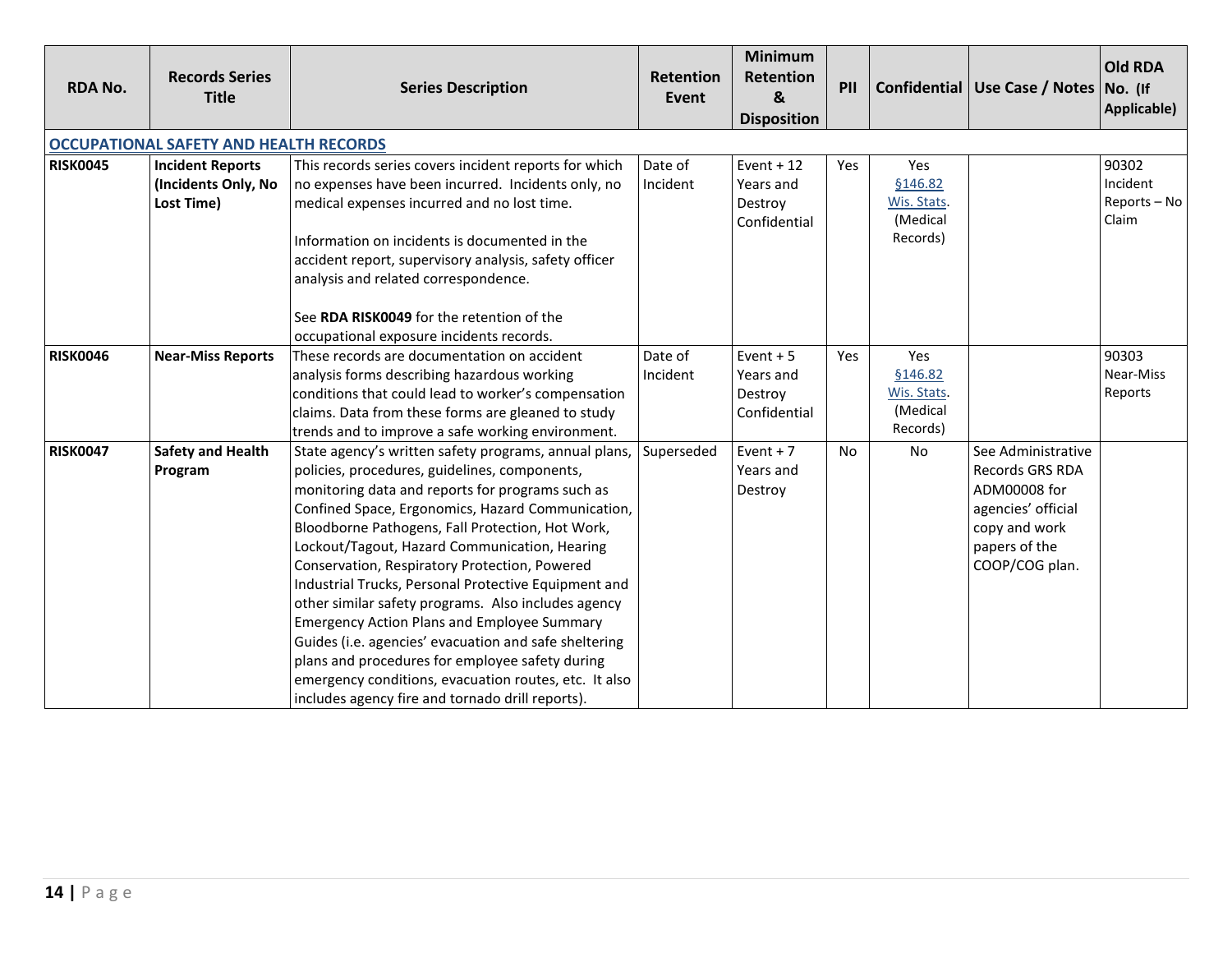| <b>RDA No.</b>  | <b>Records Series</b><br><b>Title</b>                  | <b>Series Description</b>                                                                                                                                                                                                                                                                                                                                                                                                                                                                                                                                                                                             | Retention<br>Event                                                         | <b>Minimum</b><br>Retention<br>&<br><b>Disposition</b>                                                                                                                                    | PII       |                                                              | Confidential   Use Case / Notes                                                                                                                                                 | <b>Old RDA</b><br>No. (If<br>Applicable)                |
|-----------------|--------------------------------------------------------|-----------------------------------------------------------------------------------------------------------------------------------------------------------------------------------------------------------------------------------------------------------------------------------------------------------------------------------------------------------------------------------------------------------------------------------------------------------------------------------------------------------------------------------------------------------------------------------------------------------------------|----------------------------------------------------------------------------|-------------------------------------------------------------------------------------------------------------------------------------------------------------------------------------------|-----------|--------------------------------------------------------------|---------------------------------------------------------------------------------------------------------------------------------------------------------------------------------|---------------------------------------------------------|
| <b>RISK0048</b> | <b>Safety Data Sheets</b><br>(SDS)                     | Per OSHA each workplace is required to keep SDSs<br>provided by manufacturers and importers of<br>hazardous chemicals.                                                                                                                                                                                                                                                                                                                                                                                                                                                                                                | SDS is<br>Superseded<br><b>OR</b><br>Use of<br>Chemical is<br>Discontinued | If SDS is<br>superseded,<br>destroy<br>previous SDS<br>and keep the<br>most<br>current one<br>OR<br>If use of<br>chemical is<br>discontinued<br>retain SDS<br>for 30 years<br>and destroy | <b>No</b> | <b>No</b>                                                    | This RDA is no<br>longer part of the<br>Facilities GRS.<br>The series title has<br>been renamed to<br>Safety Data Sheets<br>(SDS) which is the<br>new name<br>assigned by OSHA. | FAC00067<br>Material<br>Safety Data<br>Sheets<br>(MSDS) |
| <b>RISK0049</b> | <b>Exposure Records</b>                                | Includes the specifics of the incident and any agency<br>related form, report or record. It also includes<br>records of personal exposures required to be<br>maintained by the agency that has conducted or<br>contracted for the monitoring. In most cases records<br>includes documents such as personal exposure<br>samples for chemicals, ionizing radiation, asbestos,<br>lead, and noise; wipe samples to determine surface<br>contamination; bulk samples to analyze for asbestos<br>content; and reports or inspections or surveys of<br>activities related to actual or potential occupational<br>exposures. | Date of<br>Exposure                                                        | Event +75<br>Years and<br>Destroy<br>Confidential                                                                                                                                         | Yes       | Yes<br><b>§146.82</b><br>Wis. Stats.<br>(Medical<br>Records) | Example: Noise<br>exposure records<br>OSHA 29 CFR 1910,<br>1910.120 and<br>1926; also Chapter<br>SPS 332 Wis. Stats.                                                            |                                                         |
| <b>RISK0050</b> | <b>Internal Workplace</b><br><b>Safety Inspections</b> | Includes safety inspections, audits, surveys or<br>reviews of the workplace initiated or contracted by<br>the resident state agency.                                                                                                                                                                                                                                                                                                                                                                                                                                                                                  | Date of<br>Report                                                          | Event $+7$<br>Years and<br>Destroy                                                                                                                                                        | <b>No</b> | No                                                           |                                                                                                                                                                                 |                                                         |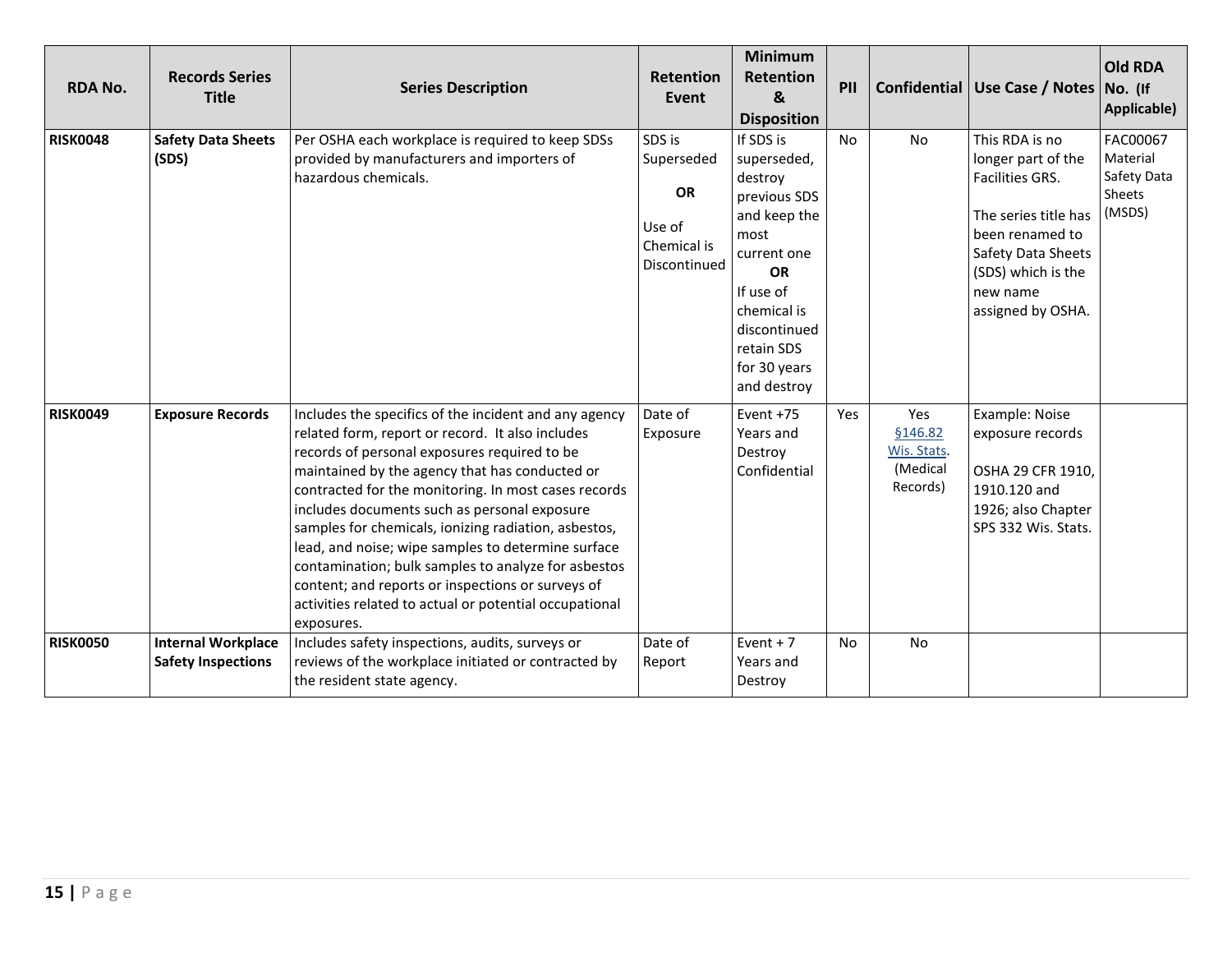| <b>RDA No.</b>  | <b>Records Series</b><br><b>Title</b>                                             | <b>Series Description</b>                                                                                                                                                                                                                                                                                                                                                                                                                                                                                      | <b>Retention</b><br>Event                      | <b>Minimum</b><br><b>Retention</b><br>$\boldsymbol{8}$<br><b>Disposition</b> | PII       |           | Confidential   Use Case / Notes   No. (If | <b>Old RDA</b><br>Applicable) |
|-----------------|-----------------------------------------------------------------------------------|----------------------------------------------------------------------------------------------------------------------------------------------------------------------------------------------------------------------------------------------------------------------------------------------------------------------------------------------------------------------------------------------------------------------------------------------------------------------------------------------------------------|------------------------------------------------|------------------------------------------------------------------------------|-----------|-----------|-------------------------------------------|-------------------------------|
| <b>RISK0051</b> | Compliance<br><b>Workplace Safety</b><br>Inspections                              | Safety inspections, audits, department orders,<br>section violations, corrective action orders and<br>surveys or reviews of the workplace performed by an<br>outside compliance agency such as OSHA or the<br>Department of Safety and Professional Services.<br>Includes citations and notifications of penalties,<br>results of investigations, Modification Abatement<br>Plan requests, and final Abatement Plan<br>documentation.                                                                          | Date of<br>Resolution or<br>Compliance<br>Plan | Event $+7$<br>Years and<br>Destroy                                           | No        | No        |                                           |                               |
| <b>RISK0052</b> | <b>Job Hazard Analysis</b>                                                        | Job safety surveys and analysis of a specific job or<br>task. Includes documents used to identify, analyze<br>and record the steps involved in performing a specific Eliminated<br>job, existing or potential safety and health hazards<br>associated with each step and the recommended<br>action(s)/procedure(s) that will eliminate or reduce<br>the hazards and the risk of a workplace injury or<br>illness.                                                                                              | Superseded<br>or Task                          | Event $+7$<br>Years and<br>Destroy                                           | No        | <b>No</b> |                                           |                               |
| <b>RISK0053</b> | <b>Ergonomics</b><br><b>Assessments and</b><br><b>Related Material</b>            | Includes individual and workstation evaluations, pre-<br>evaluation questionnaires, potential procurement<br>documents, follow-ups and all related materials.                                                                                                                                                                                                                                                                                                                                                  | Date of<br>Assessment                          | Event $+7$<br>Years and<br>Destroy<br>Confidential                           | Yes       | <b>No</b> |                                           |                               |
| <b>RISK0054</b> | <b>OSHA Logs</b>                                                                  | Includes OSHA Form 300- Log of Work Related<br>Injuries and Illnesses, Form 301 - Injury & Illness<br>Incident Report and other equivalent forms.                                                                                                                                                                                                                                                                                                                                                              | Date of Log                                    | Event $+7$<br>Years and<br>Destroy<br>Confidential                           | Yes       | No        |                                           |                               |
| <b>RISK0055</b> | <b>Industrial Hygiene</b><br><b>Supporting</b><br>Documents and<br><b>Reports</b> | Includes control measures that protect employees<br>from chemical, physical and/or biological stressors,<br>such as noise, chemical exposures, excessive<br>temperatures, dusts, mists, and vapors, and air<br>quality evaluations/results.<br>Included among these records are indoor air quality<br>surveys, noise and hearing conservation, respiratory<br>protection, compliance exposure monitoring,<br>baseline noise surveys, and other similar industrial<br>hygiene surveys, assessments and reports. | Date of<br>Report                              | Event $+30$<br>Years and<br>Destroy                                          | <b>No</b> | <b>No</b> |                                           |                               |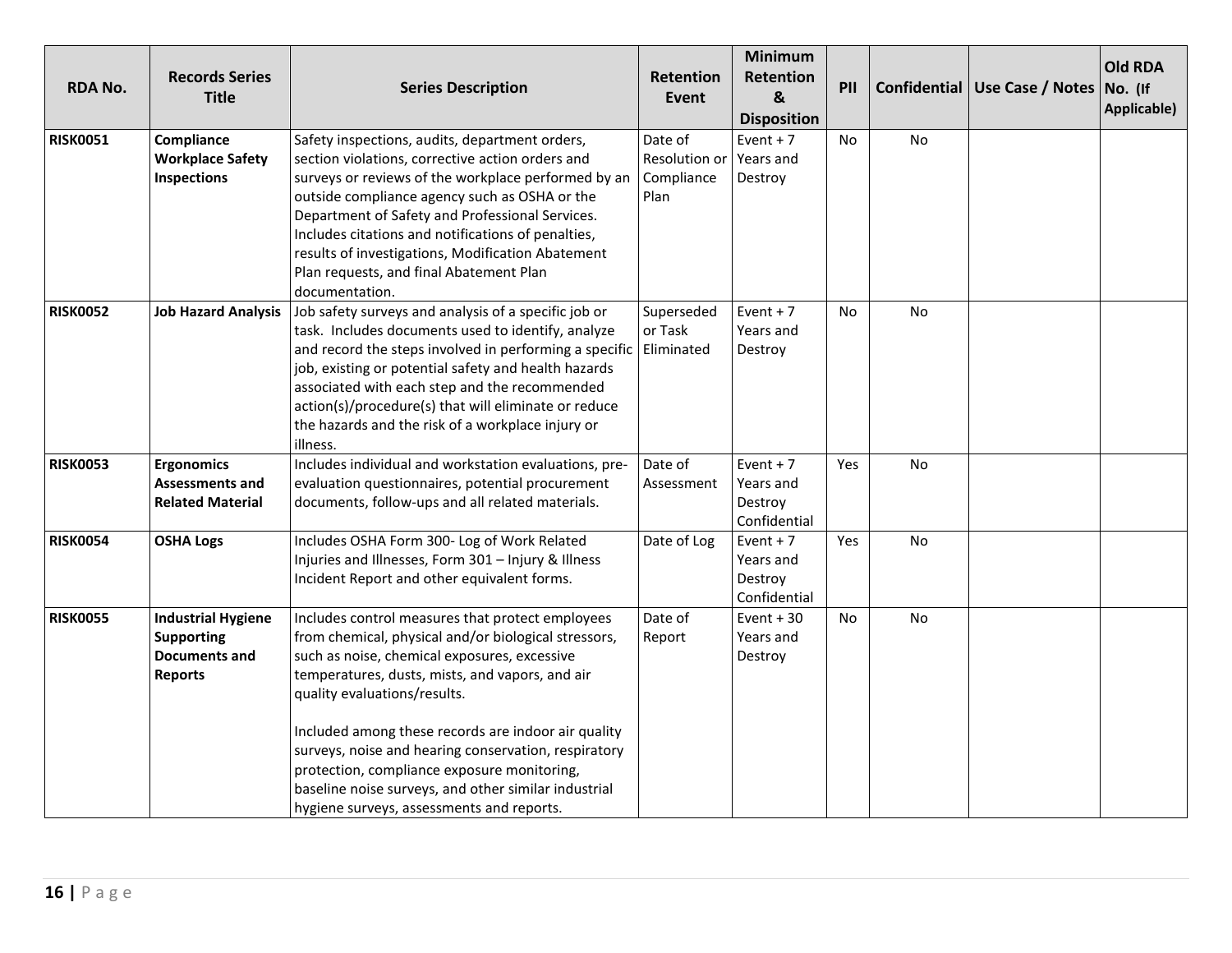| <b>RDA No.</b>                                                                                                                                      | <b>Records Series</b><br><b>Title</b>                       | <b>Series Description</b>                                                                                                                                                                                                                                                                                                                                                                                              | <b>Retention</b><br>Event | <b>Minimum</b><br><b>Retention</b><br>&<br><b>Disposition</b> | PII |           | Confidential   Use Case / Notes   No. (If                                                                               | <b>Old RDA</b><br>Applicable) |
|-----------------------------------------------------------------------------------------------------------------------------------------------------|-------------------------------------------------------------|------------------------------------------------------------------------------------------------------------------------------------------------------------------------------------------------------------------------------------------------------------------------------------------------------------------------------------------------------------------------------------------------------------------------|---------------------------|---------------------------------------------------------------|-----|-----------|-------------------------------------------------------------------------------------------------------------------------|-------------------------------|
| <b>RISK0056</b><br><b>General Safety</b><br>Reports, Issues,<br><b>Complaints and</b><br><b>Inquiries</b><br>Received/Generate<br>d by Safety Staff |                                                             | Included in the file are responses to all inquiries and<br>noted follow-up steps, if any, to correct any noted<br>deficiencies.<br>Also includes periodic reports concerning agency<br>safety activities, including minutes of monthly safety<br>meetings, accident data analysis, safety and health                                                                                                                   | Date of<br>Resolution     | Event $+2$<br>Years and<br>Destroy                            | No  | No        | Records not<br>included in specific<br>program RDAs.<br>May include Safety<br>Committee<br>inquiries.                   |                               |
|                                                                                                                                                     |                                                             | program assessments, trend or accident analysis<br>reports, chemical inventory lists, SCBA (Self-<br>Contained Breathing Apparatus) inspections and<br>other similar or related reports.                                                                                                                                                                                                                               |                           |                                                               |     |           |                                                                                                                         |                               |
| <b>RISK0057</b>                                                                                                                                     | <b>Safety Permits</b>                                       | Approved plan of work for specific job safety action.<br>Examples include permits for Confined Space Entry,<br>Lockout/Tagout, Hot Works and other related<br>permits.                                                                                                                                                                                                                                                 | Expiration of<br>Permit   | Event $+1$<br>Year and<br>Destroy                             | No  | No        |                                                                                                                         |                               |
| <b>RISK0058</b>                                                                                                                                     | Hoists, Cranes and<br><b>Personnel Lifts</b><br>Inspections | Includes inspection reports for hoists, slings and<br>chains, gantry cranes, man-lifts, scissor lifts, and<br>other and similar records.                                                                                                                                                                                                                                                                               | Date of<br>Inspection     | Event+5<br>Years and<br>Destroy                               | No  | <b>No</b> |                                                                                                                         |                               |
| <b>RISK0059</b>                                                                                                                                     | <b>Safety Training Not</b><br><b>Required by Law</b>        | Any safety related training not required by law<br>whether provided internally by safety staff or<br>contracted out. Includes materials created or used by<br>state agencies and/or the Bureau of State Risk<br>Management to promote training or train state<br>employees. Includes training schedules, course<br>materials, evaluations, study guides, questionnaires,<br>registration, sign-in sheets and tracking. | Superseded                | Event+5<br>Years and<br>Destroy                               | No  | No        | Training for slips,<br>trips and falls, safe<br>lifting, ergonomics,<br>ladders and similar<br>programs                 |                               |
| <b>RISK0060</b>                                                                                                                                     | <b>Safety Training</b><br><b>Required by Law</b>            | Any safety related training required by law whether<br>provided internally by safety staff or contracted out.<br>Includes materials created or used by state agencies<br>and/or the Bureau of State Risk Management to<br>promote training or train state employees. Includes<br>training schedules, course materials, evaluations,<br>study guides, questionnaires, registration, sign-in<br>sheets and tracking.     | Date of<br>Training       | Event+30<br>Years and<br>Destroy                              | No  | No        | Note: These<br>records must be<br>kept post<br>employment to<br>verify employees<br>received the<br>necessary training. |                               |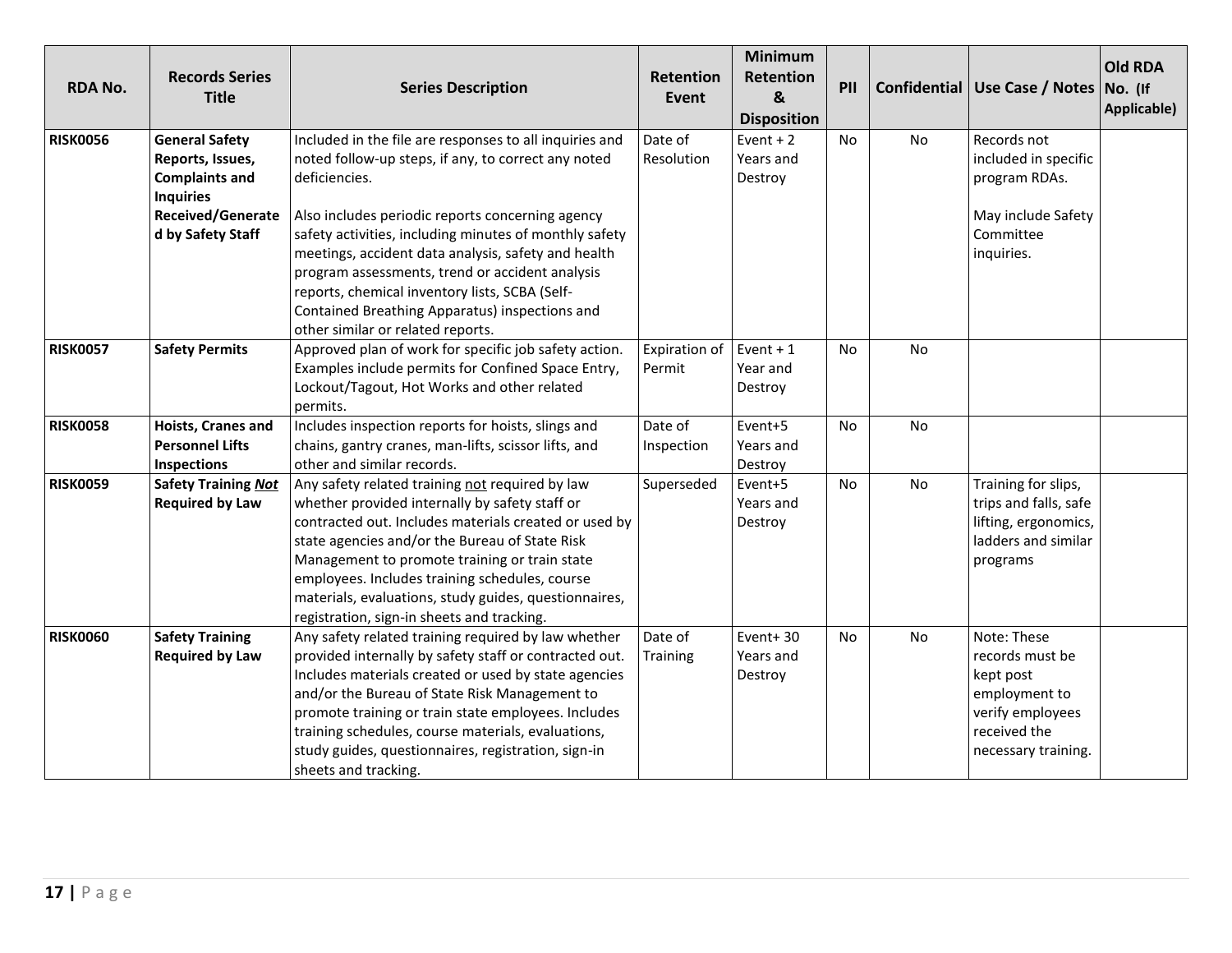| <b>RDA No.</b>  | <b>Records Series</b><br><b>Title</b>                             | <b>Series Description</b>                                                                                                                                                                                                                                                                                                                                                                                                                                                                | <b>Retention</b><br>Event                           | <b>Minimum</b><br><b>Retention</b><br>&<br><b>Disposition</b> | PII       |                | Confidential   Use Case / Notes   No. (If                                                                                                                                            | <b>Old RDA</b><br>Applicable) |
|-----------------|-------------------------------------------------------------------|------------------------------------------------------------------------------------------------------------------------------------------------------------------------------------------------------------------------------------------------------------------------------------------------------------------------------------------------------------------------------------------------------------------------------------------------------------------------------------------|-----------------------------------------------------|---------------------------------------------------------------|-----------|----------------|--------------------------------------------------------------------------------------------------------------------------------------------------------------------------------------|-------------------------------|
|                 |                                                                   | <b>ENVIRONMENTAL MANAGEMENT, PERMITTING AND COMPLIANCE RELATED RECORDS</b>                                                                                                                                                                                                                                                                                                                                                                                                               |                                                     |                                                               |           |                |                                                                                                                                                                                      |                               |
|                 |                                                                   | (These rdas apply only to records of the regulated agencies. Regulatory agencies must create their own rdas.)                                                                                                                                                                                                                                                                                                                                                                            |                                                     |                                                               |           |                |                                                                                                                                                                                      |                               |
| <b>RISK0070</b> | <b>Air Compliance</b><br><b>Records</b>                           | Records documenting compliance with air permits<br>and area source regulations.<br>May include permit documents, measurements and                                                                                                                                                                                                                                                                                                                                                        | Superseded<br>by the<br>Revised<br><b>Documents</b> | Event $+7$<br>Years and<br>Destroy                            | <b>No</b> | <b>No</b>      |                                                                                                                                                                                      |                               |
|                 |                                                                   | performance tests, monitoring data, calibration<br>checks, emission test results, annual reports and<br>supporting documents and data and other<br>documents relating to air programs.                                                                                                                                                                                                                                                                                                   |                                                     |                                                               |           |                |                                                                                                                                                                                      |                               |
| <b>RISK0071</b> | <b>Waste Disposal Site</b><br><b>Records</b>                      | Records series includes documents related to<br>potential liability associated with sending waste for<br>disposal. Includes uniform hazardous waste and non-<br>hazardous special waste manifests, land disposal<br>restriction forms, medical waste manifests, non-<br>hazardous manifests, non-hazardous bills-of-lading,<br>and certificates of receipt/destruction, waste site<br>audits and other related records supporting potential<br>site liability issues for disposal sites. |                                                     | Permanent                                                     | No        | N <sub>o</sub> | Example:<br>Superfund<br>(CERCLA)<br>documents                                                                                                                                       |                               |
| <b>RISK0072</b> | <b>Emergency Planning</b><br>& Community Right<br>to Know (EPCRA) | Records documenting compliance with Emergency<br>Planning and Community Right-to-Know Act (EPCRA)<br>and Chapter 323 Wis. Stats.<br>Includes emergency planning notification records<br>section 302, emergency plans, emergency release<br>notifications section 304, hazardous chemical<br>reporting documentation (Tier II) reports section<br>311 and documentation, Toxics Release Inventory<br>(TRI) reporting section 313.                                                         | Date<br>Submitted                                   | Event $+7$<br>Years and<br>Destroy                            | <b>No</b> | <b>No</b>      | A potential<br>security issue may<br>exist with the<br>release of this<br>information. Seek<br>authorization from<br>agency legal<br>counsel before<br>releasing any<br>information. |                               |
| <b>RISK0073</b> | <b>Infectious Waste</b><br><b>Records</b>                         | Records documenting compliance with NR 526,<br>Medical Waste Management. Records of the amount   was Shipped<br>of infectious waste sent off-site for treatment,<br>records that certify infectious waste was treated,<br>copies of annual reports and similar records.                                                                                                                                                                                                                  | Date Waste                                          | Event $+7$<br>Years and<br>Destroy                            | <b>No</b> | <b>No</b>      |                                                                                                                                                                                      |                               |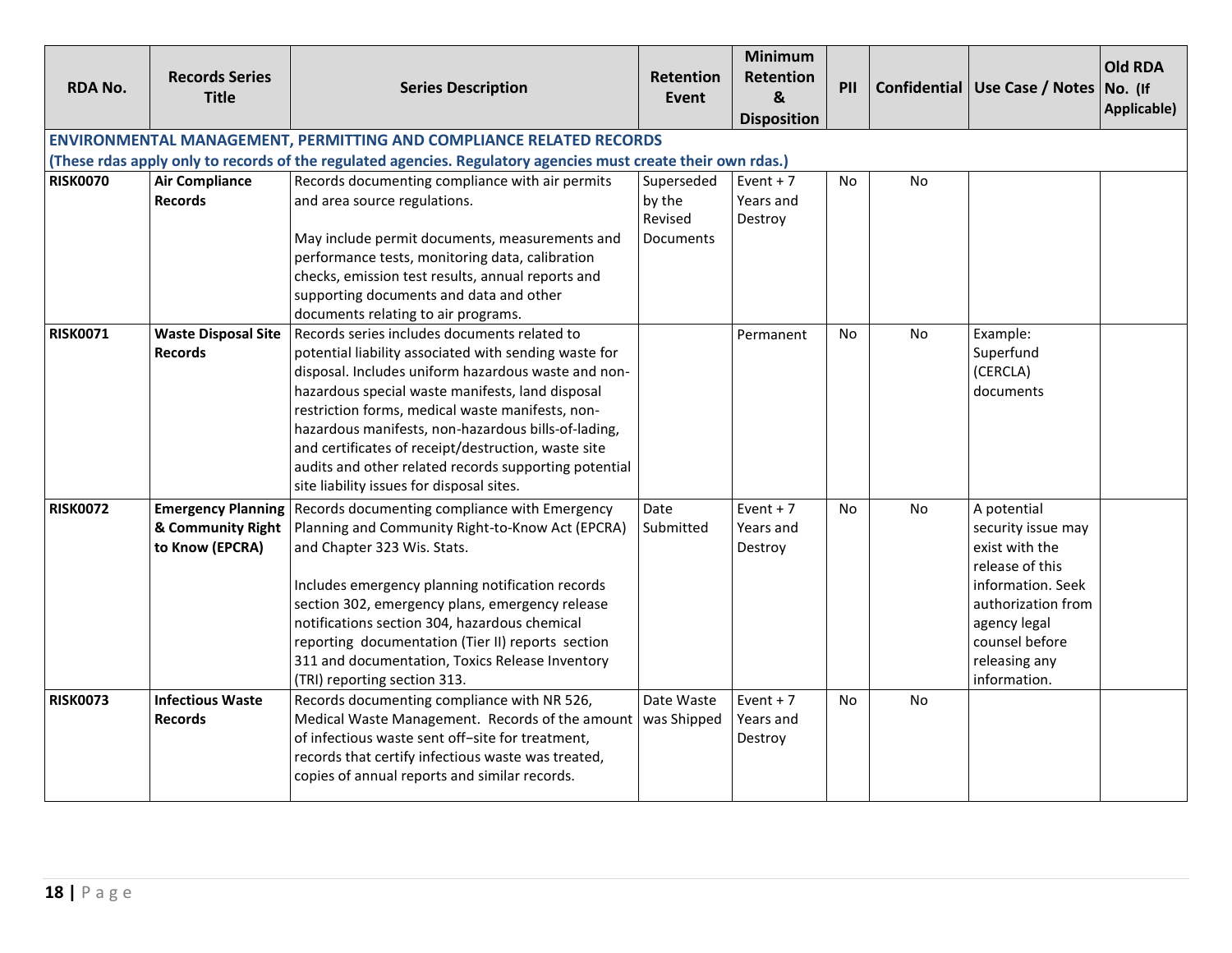| <b>RDA No.</b>  | <b>Records Series</b><br><b>Title</b>                                                     | <b>Series Description</b>                                                                                                                                                                                                                                                                                                                                                                                                                            | <b>Retention</b><br>Event       | <b>Minimum</b><br>Retention<br>&<br><b>Disposition</b> | PII       |           | Confidential   Use Case / Notes   No. (If | <b>Old RDA</b><br>Applicable) |
|-----------------|-------------------------------------------------------------------------------------------|------------------------------------------------------------------------------------------------------------------------------------------------------------------------------------------------------------------------------------------------------------------------------------------------------------------------------------------------------------------------------------------------------------------------------------------------------|---------------------------------|--------------------------------------------------------|-----------|-----------|-------------------------------------------|-------------------------------|
| <b>RISK0074</b> | <b>Medical Waste</b><br><b>Reduction</b><br><b>Documents</b>                              | Records documenting compliance with NR 526,<br>Subchapter III Medical Waste Reduction. May include<br>records of the amount of infectious waste sent<br>off-site for treatment, medical waste audits and<br>medical waste reduction plans.                                                                                                                                                                                                           | Superseded                      | Event $+7$<br>Years and<br>Destroy                     | <b>No</b> | No        |                                           |                               |
| <b>RISK0075</b> | <b>PCB</b><br>(Polychlorinated<br><b>Biphenyl) Records</b>                                | Includes PCB annual logs, PCB concentration logs,<br>annual records, on-site storage locations, inventory<br>lists, test reports, analytical reports, one year<br>exception reports, spill cleanup records, equipment<br>inspection logs and other similar records.<br>See RDA# RISK0071 "Waste Disposal Site Records"<br>for retention and disposition of PCB manifests and<br>Certificates of Disposal retention.                                  | Date of<br>Document<br>Creation | Event $+7$<br>Years and<br>Destroy                     | <b>No</b> | No        |                                           |                               |
| <b>RISK0076</b> | <b>RCRA</b> (Resource<br><b>Conservation and</b><br><b>Recovery Act)</b><br>Compliance    | RCRA regulates how waste is disposed. Includes<br>records documenting procedural compliance with NR   Document<br>600 - 679. May include annual reports, inspection<br>logs, waste analysis/profile documents, exception<br>reports, and other related records.<br>See RDA# RISK0071 "Waste Disposal Site Records"<br>for retention and disposition of PCB manifests and<br>Certificates of Disposal retention.                                      | Date of<br>Creation             | Event $+7$<br>Years and<br>Destroy                     | No        | No        |                                           |                               |
| <b>RISK0077</b> | <b>RCRA compliance -</b><br><b>Large Quantity</b><br>Generator<br><b>Contingency Plan</b> | Records documenting compliance with NR 665<br>Subchapter D: Contingency Plan and Emergency<br>Procedures. Description of the actions facility<br>personnel will take in response to fires, explosions or<br>any unplanned sudden or non-sudden release of<br>hazardous waste or hazardous waste constituents to<br>air, soil or surface water at the facility.<br>Keep copies of all revisions of the plan until facility<br>closes per NR 665.0054. | Date of<br>Facility<br>Closure  | Event $+7$<br>Years and<br>Destroy                     | <b>No</b> | <b>No</b> | See also NR<br>665.0053                   |                               |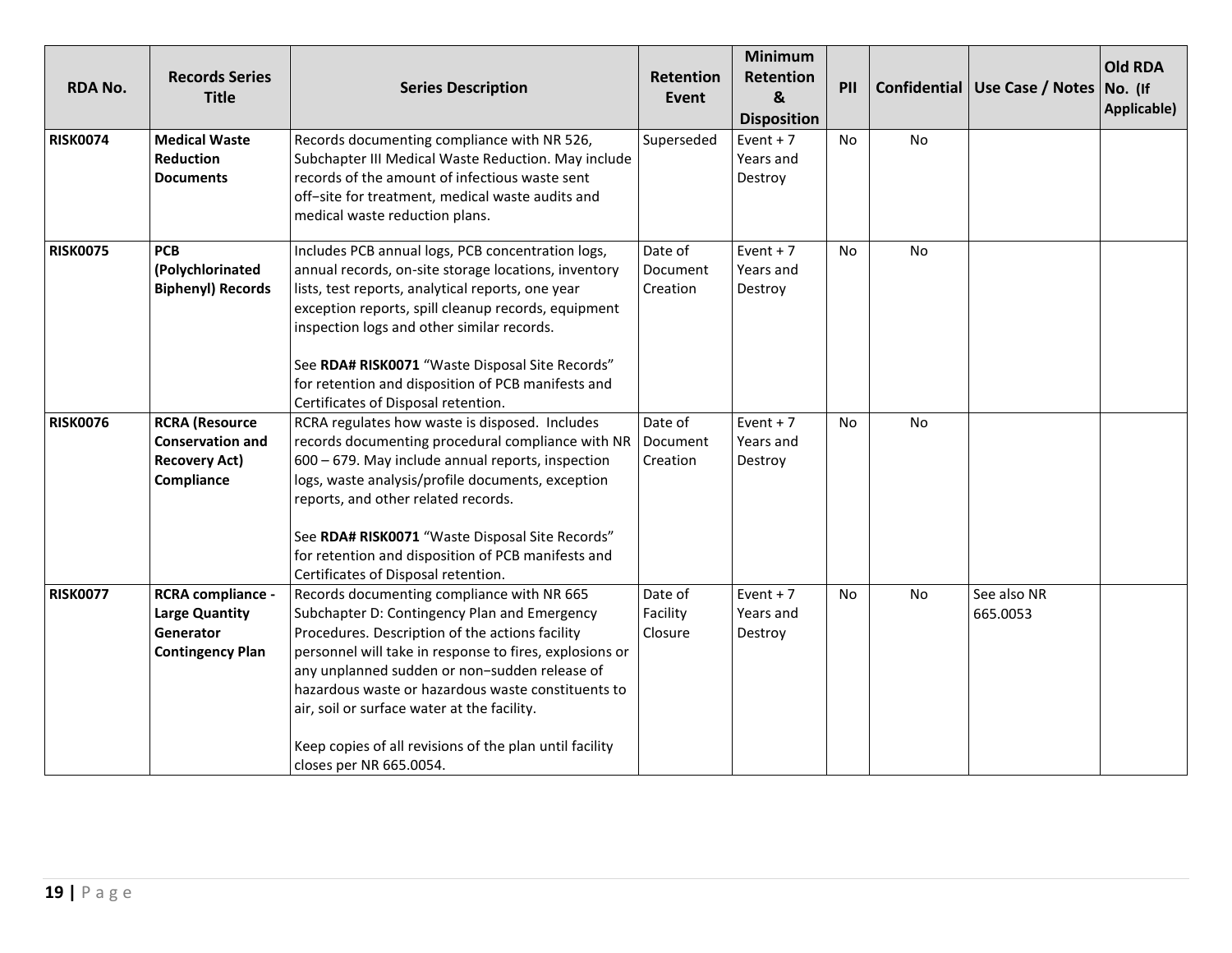| <b>RDA No.</b>  | <b>Records Series</b><br><b>Title</b>                                                            | <b>Series Description</b>                                                                                                                                                                                                                                                                                                                                                         | <b>Retention</b><br>Event                          | <b>Minimum</b><br><b>Retention</b><br>$\mathbf{g}$<br><b>Disposition</b> | PII            |           | Confidential   Use Case / Notes   No. (If | <b>Old RDA</b><br>Applicable) |
|-----------------|--------------------------------------------------------------------------------------------------|-----------------------------------------------------------------------------------------------------------------------------------------------------------------------------------------------------------------------------------------------------------------------------------------------------------------------------------------------------------------------------------|----------------------------------------------------|--------------------------------------------------------------------------|----------------|-----------|-------------------------------------------|-------------------------------|
| <b>RISK0078</b> | <b>RCRA</b> compliance -<br><b>Large Quantity</b><br><b>Generator Training</b><br><b>Records</b> | Records documenting compliance with NR<br>665.0016(5), personnel training: job title, employee<br>name, written position description, type and amount<br>of training to be provided, documentation that<br>training has been provided and completed.                                                                                                                              | Date<br>Employee<br>Last Worked<br>in the Facility | Event $+7$<br>Years and<br>Destroy                                       | N <sub>0</sub> | <b>No</b> | Per NR<br>665.0016(5)                     |                               |
| <b>RISK0079</b> | <b>Clean Water Act</b><br><b>Compliance Records</b>                                              | Records documenting compliance with Clean Water<br>Act and other water regulations.<br>Includes records related to Spill Prevention Control<br>and Countermeasure (SPCC), Wisconsin Pollution<br>Discharge Elimination System (WPDES), stormwater<br>management and other records relating to<br>environmental compliance with water regulations.                                 | Date<br>Document<br>was<br>Superseded              | Event $+7$<br>Years and<br>Destroy                                       | No             | <b>No</b> |                                           |                               |
| <b>RISK0080</b> | <b>Safe Drinking Water</b><br><b>Act Compliance</b><br><b>Records</b>                            | Records documenting compliance with Safe Water<br>Drinking Act 40 CFR 141 and related programs.<br>Microbiological analyses and turbidity analyses,<br>records of chemical analyses, action taken by the<br>system to correct violations of primary drinking<br>water regulations, written reports, summaries or<br>communications relating to sanitary surveys of the<br>system. | Date of<br>Document<br>Creation                    | Event $+10$<br>Years and<br>Destroy                                      | <b>No</b>      | <b>No</b> | Per 40 CFR 141.33<br>(EPA)                |                               |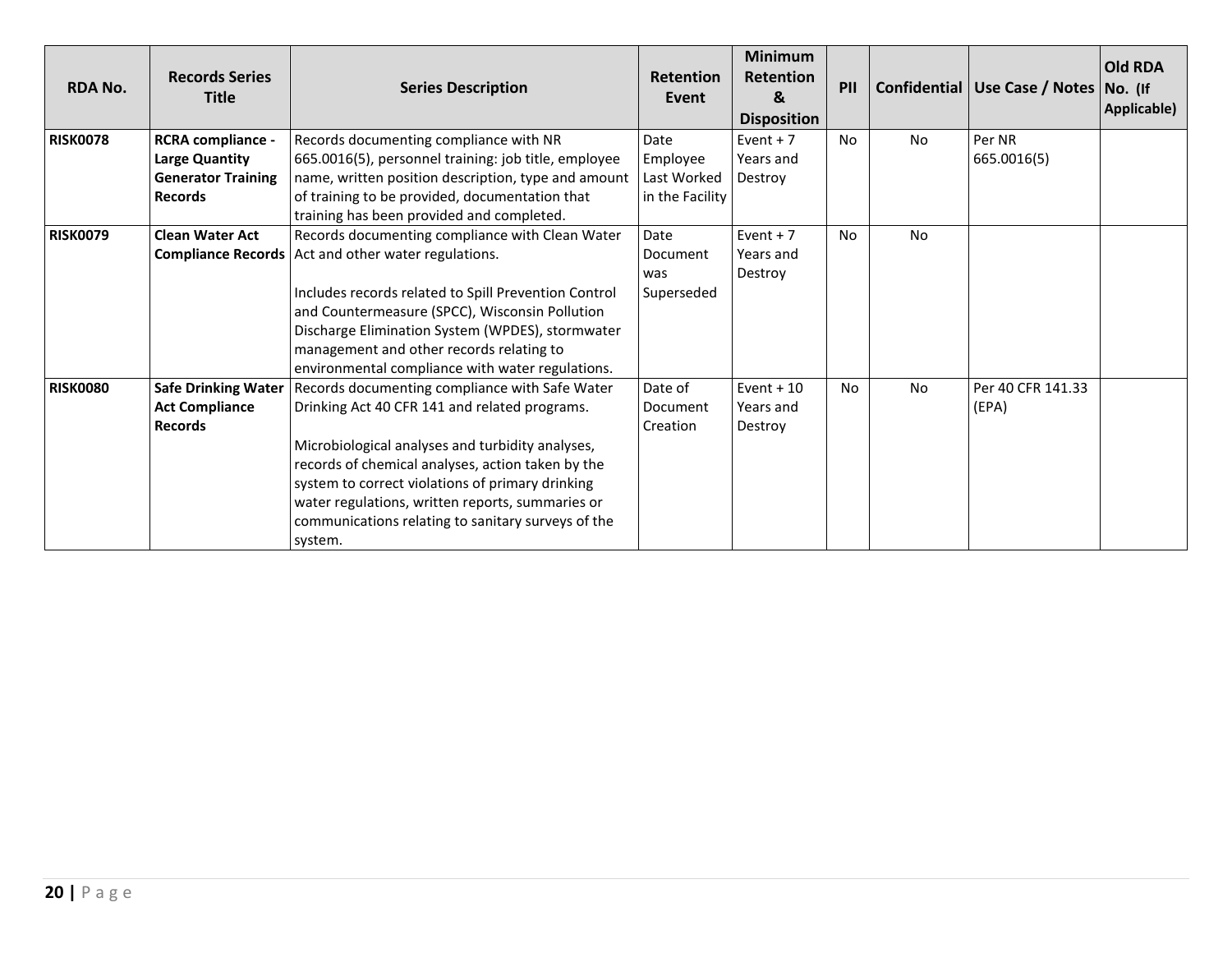| <b>RDA No.</b>  | <b>Records Series</b><br><b>Title</b>                                                 | <b>Series Description</b>                                                                                                                                                                                                                                                                                                                                                                                                                                                                                                                                                                                                                                                                                                                                                                              | <b>Retention</b><br>Event                                     | <b>Minimum</b><br>Retention<br>$\boldsymbol{8}$<br><b>Disposition</b> | PII |    | Confidential   Use Case / Notes   No. (If                         | <b>Old RDA</b><br>Applicable) |
|-----------------|---------------------------------------------------------------------------------------|--------------------------------------------------------------------------------------------------------------------------------------------------------------------------------------------------------------------------------------------------------------------------------------------------------------------------------------------------------------------------------------------------------------------------------------------------------------------------------------------------------------------------------------------------------------------------------------------------------------------------------------------------------------------------------------------------------------------------------------------------------------------------------------------------------|---------------------------------------------------------------|-----------------------------------------------------------------------|-----|----|-------------------------------------------------------------------|-------------------------------|
|                 |                                                                                       | <b>HAZARDOUS MATERIALS TRANSPORTATION RECORDS</b>                                                                                                                                                                                                                                                                                                                                                                                                                                                                                                                                                                                                                                                                                                                                                      |                                                               |                                                                       |     |    |                                                                   |                               |
| <b>RISK0085</b> | <b>Hazardous</b><br><b>Materials</b><br><b>Regulations</b><br><b>Training Records</b> | Records documenting compliance with training of<br>hazmat employees in accordance with 49 CFR<br>172.704 (USDOT). The training record must include<br>the employee's name, the most recent training<br>completion date of the employee's training, a<br>description, copy, or the location of the training<br>materials used to meet the requirements, the name<br>and address of the person providing the training and<br>certification that the hazmat employee has been<br>trained and tested as required.                                                                                                                                                                                                                                                                                          | Employee<br>Current<br>Certification<br>Date                  | Event $+7$<br>Years and<br>Destroy                                    | No  | No |                                                                   |                               |
|                 |                                                                                       | Per 49 CFR 172.704 (USDOT): A record of current<br>training, inclusive of the preceding three years shall<br>be created and retained for each hazmat employee.                                                                                                                                                                                                                                                                                                                                                                                                                                                                                                                                                                                                                                         |                                                               |                                                                       |     |    |                                                                   |                               |
| <b>RISK0086</b> | <b>Hazardous</b><br><b>Materials Shipping</b><br><b>Papers</b>                        | Records documenting compliance with shipping<br>papers used to offer hazardous materials other than<br>waste in accordance with 49 CFR 172.201(e)<br>(USDOT).<br>See RDA# RISK0071 "Waste Disposal Site Records"<br>for retention and disposition of hazardous waste and<br>PCB manifests and Certificates of Disposal retention.<br>49 CFR 172.201(e). Retention and Recordkeeping.<br>Each person who provides a shipping paper must<br>retain a copy of the shipping paper required by 49<br>CFR 172.200(a), or an electronic image thereof, that<br>is accessible at or through its principal place of<br>business and must make the shipping paper<br>available, upon request, to an authorized official of a<br>Federal, State, or local government agency at<br>reasonable times and locations. | Date<br>Material was<br>Accepted by<br><b>Initial Carrier</b> | Event $+3$<br>Years and<br>Destroy                                    | No  | No | For hazardous<br>waste shipping<br>papers see<br><b>RISK0071.</b> |                               |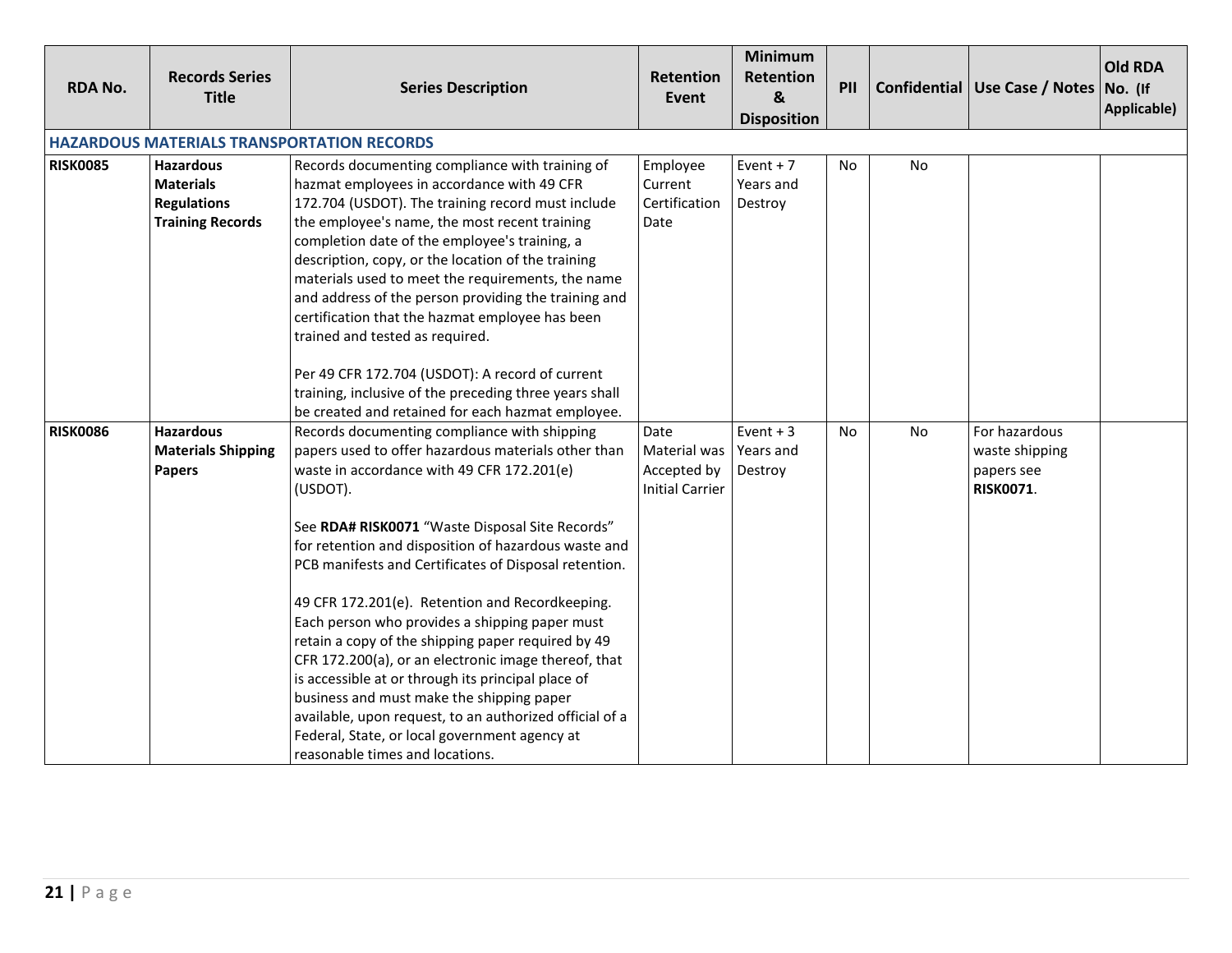| <b>RDA No.</b>  | <b>Records Series</b><br><b>Title</b>                                               | <b>Series Description</b>                                                                                                                                                                                                                                                                                                                                                                                                                                                                                                                                                                                               | <b>Retention</b><br>Event                                     | <b>Minimum</b><br><b>Retention</b><br>&<br><b>Disposition</b> | PII       |           | Confidential   Use Case / Notes   No. (If                   | <b>Old RDA</b><br>Applicable) |
|-----------------|-------------------------------------------------------------------------------------|-------------------------------------------------------------------------------------------------------------------------------------------------------------------------------------------------------------------------------------------------------------------------------------------------------------------------------------------------------------------------------------------------------------------------------------------------------------------------------------------------------------------------------------------------------------------------------------------------------------------------|---------------------------------------------------------------|---------------------------------------------------------------|-----------|-----------|-------------------------------------------------------------|-------------------------------|
|                 | <b>RADIOACTIVE MATERIALS/RADIATION RECORDS</b>                                      |                                                                                                                                                                                                                                                                                                                                                                                                                                                                                                                                                                                                                         |                                                               |                                                               |           |           |                                                             |                               |
| <b>RISK0090</b> | <b>Radioactive</b><br>materials/radiation<br>- supporting<br><b>documents</b>       | Includes documents and related records that support Date of<br>radioactive materials and or radiation management<br>Document<br>program that may be disposed prior to the<br>Creation<br>termination of the license or program requiring the<br>record. Includes audits/reviews, area/package<br>surveys, leak test results, tests on entry control<br>devices, irradiator use 157.73(22); industrial<br>radiography devices DHS 157.45; medical use<br>records DHS 157.71; records relating to x-rays<br>devices: diagnostic DHS 157.75, veterinary DHS<br>157.79; CT DHS 157.80 and dental DHS 157.77, DHS<br>157.78. |                                                               | Event $+7$<br>Years and<br>Destroy                            | No.       | <b>No</b> | Retention<br>requirements as<br>specified by DHS<br>157.31. |                               |
| <b>RISK0091</b> | <b>Radioactive</b><br>Materials /<br><b>Radiation - License</b><br><b>Documents</b> | Includes documents and related records that support<br>radioactive materials and or radiation management<br>program that may not be disposed prior to the<br>termination of the license or program requiring the<br>record. Provisions of the program, surveys,<br>measurements, calculations used to determine dose.<br>Measurement and calculations used to determine<br>release of radioactive effluent, doses to members of<br>the general public DHS 157.31; irradiator use<br>157.73(22); industrial radiography devices DHS<br>157.45; medical use records DHS 157.71.                                           | Termination<br>of License or<br>Registration<br>of the Device | Event and<br>Destroy                                          | <b>No</b> | No        | Retention<br>requirements as<br>specified by DHS<br>157.31  |                               |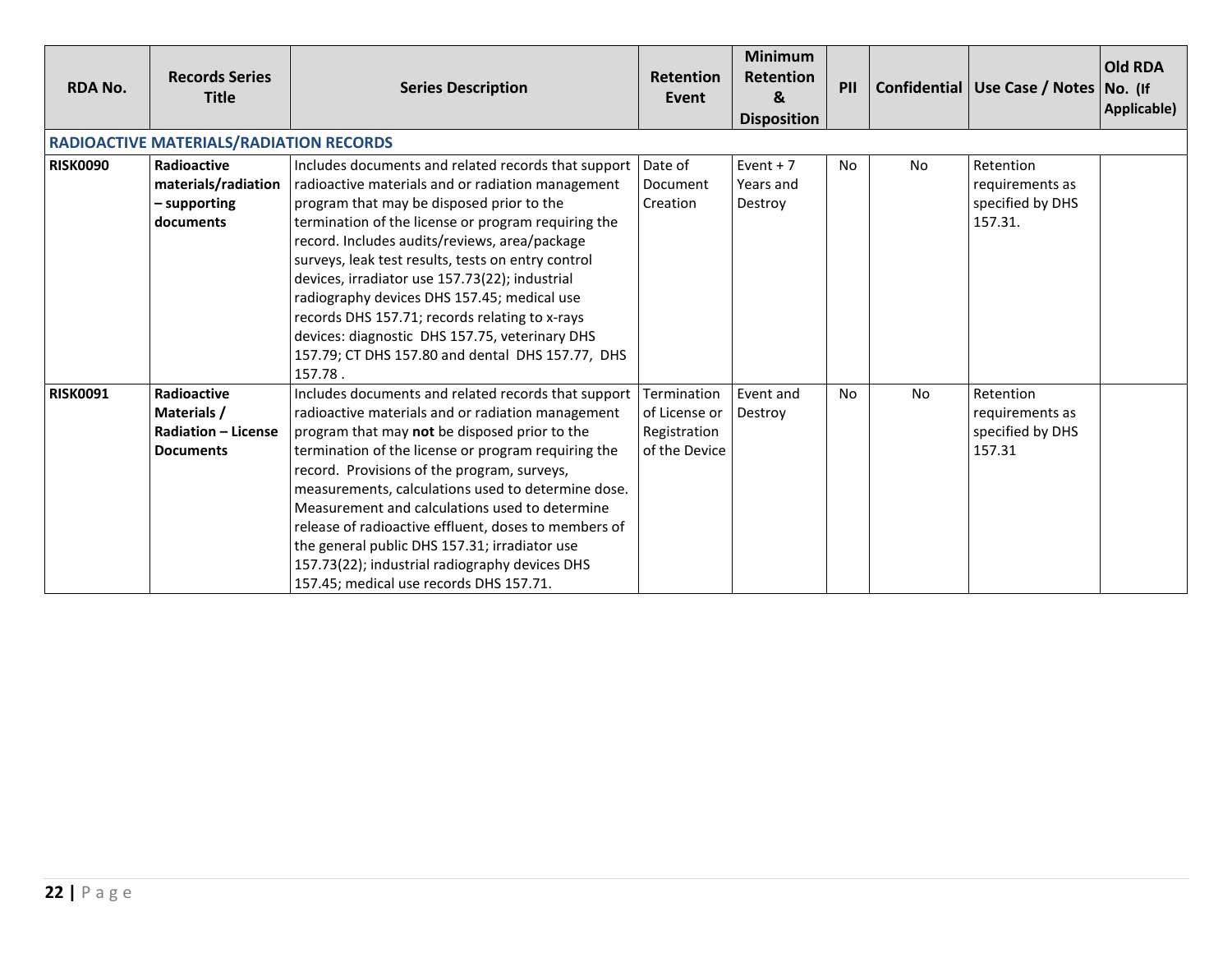| <b>RDA No.</b>  | <b>Records Series</b><br><b>Title</b> | <b>Series Description</b>                               | <b>Retention</b><br>Event | <b>Minimum</b><br>Retention<br>&<br><b>Disposition</b> | PII        |              | Confidential   Use Case / Notes   No. (If | <b>Old RDA</b><br>Applicable) |
|-----------------|---------------------------------------|---------------------------------------------------------|---------------------------|--------------------------------------------------------|------------|--------------|-------------------------------------------|-------------------------------|
| <b>RISK0092</b> | Radioactive                           | Records of doses for those whom monitoring is           |                           | Permanent                                              | Yes        | Yes          | (DHS 157.31(7) (f)                        |                               |
|                 | <b>Materials/Radiation</b>            | required under DHS 157.25 (2), planned special          |                           | <b>DHS</b>                                             | <b>DHS</b> | Contain      | and (g) requires                          |                               |
|                 | – Individual                          | exposures, accidents, emergencies. Records include      |                           | 157.31(7)(f)                                           | 157.       | <b>SSN</b>   | the permanent                             |                               |
|                 | <b>Monitoring Records</b>             | whole body deep dose equivalent, lens dose              |                           |                                                        | 31(7)      | <b>DHS</b>   | retention of these                        |                               |
|                 |                                       | equivalent, skin, extremity dose; estimated intake of   |                           |                                                        | (g)        | 157.31(7)(g) | records. Section                          |                               |
|                 |                                       | radionuclides, total effective dose equivalent DHS      |                           |                                                        |            |              | (g) prohibits the                         |                               |
|                 |                                       | 157.31.                                                 |                           |                                                        |            |              | disclosure of these                       |                               |
|                 |                                       |                                                         |                           |                                                        |            |              | records.                                  |                               |
| <b>RISK0093</b> | Radioactive                           | Information related to decommissioning of a facility    | Date site is              | Event and                                              | No         | <b>No</b>    |                                           |                               |
|                 | Materials/                            | in an identified location. Records include Spill        | approved by               | Destroy                                                |            |              |                                           |                               |
|                 | <b>Radiation - Records</b>            | records, list, drawings and modifications of restricted | DHS for                   |                                                        |            |              |                                           |                               |
|                 | <b>Related to</b>                     | areas, waste-burial areas, funding for                  | unrestricted              |                                                        |            |              |                                           |                               |
|                 | <b>Decommissioning</b>                | decommissioning DHS 157.15(7)                           | use                       |                                                        |            |              |                                           |                               |
| <b>RISK0094</b> | Radioactive                           | Licensee or registrant's records showing the receipt,   | Date of                   | Event $+3$                                             | No         | <b>No</b>    | A potential                               |                               |
|                 | Materials/                            | transfer and disposal of all sources of radiation per   | Termination               | l Years and                                            |            |              | security issue may                        |                               |
|                 | <b>Radiation device</b>               | DHS 157.06(1)                                           | of the                    | Destroy                                                |            |              | exist with the                            |                               |
|                 | <b>Receipt and</b>                    |                                                         | License /                 |                                                        |            |              | release of this                           |                               |
|                 | <b>Disposition Records</b>            | DHS 157.06(1) RECORDS. A licensee or registrant shall   | Registration              |                                                        |            |              | information. Seek                         |                               |
|                 |                                       | maintain records showing the receipt, transfer and      | Authorizing               |                                                        |            |              | authorization from                        |                               |
|                 |                                       | disposal of all sources of radiation until the          | Possession of             |                                                        |            |              | agency legal                              |                               |
|                 |                                       | department terminates the license or registration       | the Materials             |                                                        |            |              | counsel before                            |                               |
|                 |                                       | authorizing possession of the device or material, and   | or Radiation              |                                                        |            |              | releasing any                             |                               |
|                 |                                       | for 3 years following transfer or disposal of the       | Device                    |                                                        |            |              | information.                              |                               |
|                 |                                       | device or material.                                     |                           |                                                        |            |              |                                           |                               |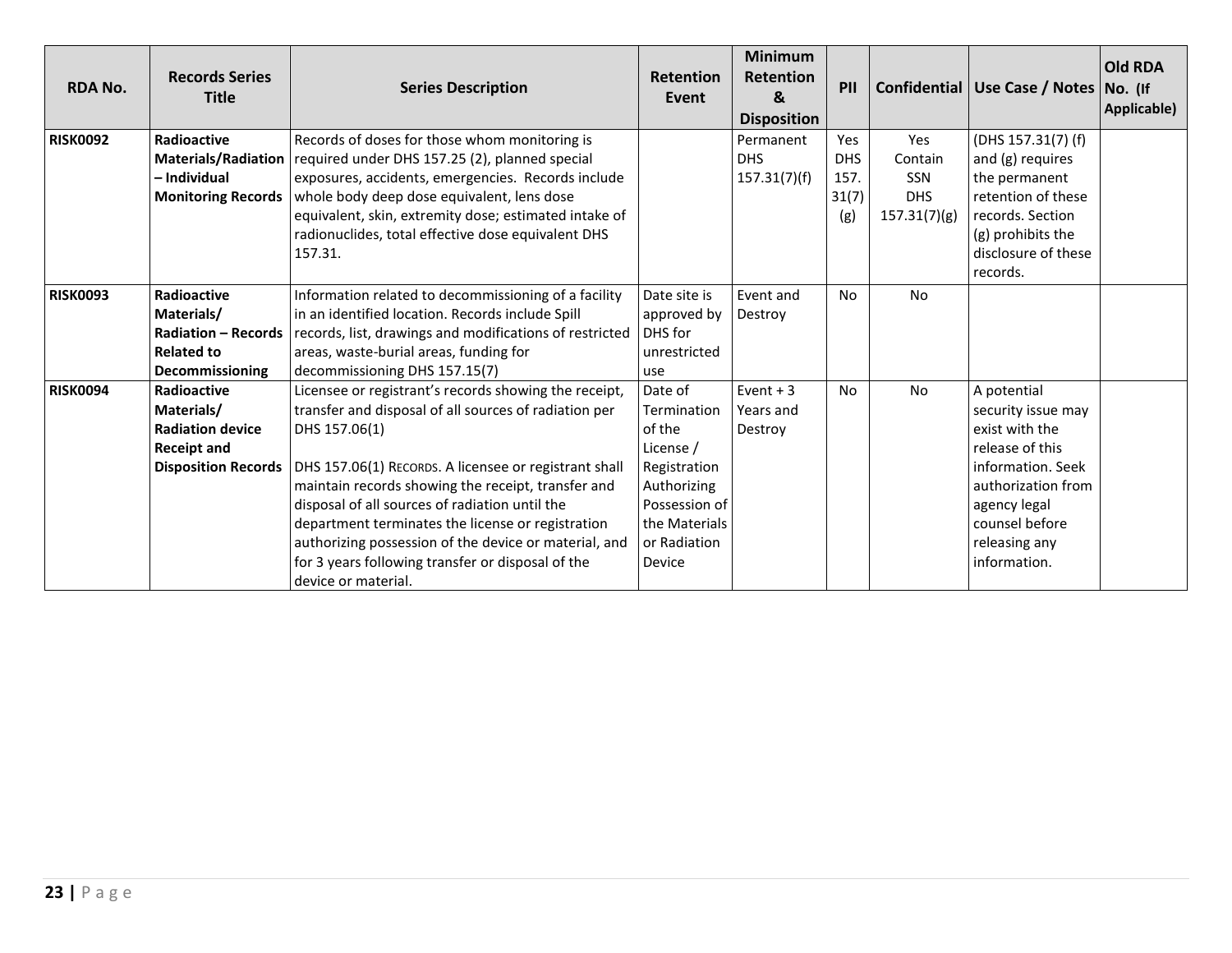| <b>WORKER'S COMPENSATION &amp; RELATED RECORDS GRS SUPERSEDED AND CLOSED RDAS</b> |                                                                                                            |                                             |                                                                                                                                                                                                                                              |  |  |  |  |
|-----------------------------------------------------------------------------------|------------------------------------------------------------------------------------------------------------|---------------------------------------------|----------------------------------------------------------------------------------------------------------------------------------------------------------------------------------------------------------------------------------------------|--|--|--|--|
| <b>RDA No.</b><br>(WC GRS)                                                        | <b>Series Title</b>                                                                                        | <b>Action Taken</b>                         | <b>Comments</b>                                                                                                                                                                                                                              |  |  |  |  |
| 90300                                                                             | <b>Workers Compensation Claims Case Files</b>                                                              | Renumbered/superseded by<br><b>RISK0010</b> | Renumbered and superseded by RDA RISK0010- Workers Compensation<br><b>Claims Case Files of the Risk Management GRS.</b>                                                                                                                      |  |  |  |  |
| 90300A                                                                            | Workers Compensation Claims Case Files -<br>Agency WC Coordinator Copy                                     | Closed                                      | Any copies of these records are now covered under the main rda for this<br>records series. Duplicates or copies are not considered records and can be<br>disposed of when no longer needed unless otherwise specified in the<br>current rda. |  |  |  |  |
| 90300B                                                                            | Workers Compensation Claims Case Files -<br>Supervisor or Unit Working Copy                                | Closed                                      | Any copies of these records are now covered under the main rda for this<br>records series. Duplicates or copies are not considered records and can be<br>disposed of when no longer needed unless otherwise specified in the<br>current rda. |  |  |  |  |
| 90301                                                                             | Do Not Use - Per Workers Compensation<br>1997 GRS                                                          | Deleted.                                    | RDA was part of the 1997 Workers Compensation GRS. Instructions were<br>given not to use this rda in this schedule. RDA is NOT part of the Risk<br>Management Schedule.                                                                      |  |  |  |  |
| 90301A                                                                            | Do Not Use - Per Workers Compensation<br>1997 GRS                                                          | Deleted                                     | RDA was part of the 1997 Workers Compensation GRS. Instructions were<br>given not to use this rda in this schedule. RDA is NOT part of the Risk<br>Management Schedule.                                                                      |  |  |  |  |
| 90301B                                                                            | Do Not Use - Per Workers Compensation<br>1997 GRS                                                          | Deleted                                     | RDA was part of the 1997 Workers Compensation GRS. Instructions were<br>given not to use this rda in this schedule. RDA is NOT part of the Risk<br>Management Schedule.                                                                      |  |  |  |  |
| 90302                                                                             | Incidents Reports - No Claims                                                                              | Renumbered/superseded by<br><b>RISK0045</b> | Renumbered and superseded by RDA RISK0045 - Incident Reports<br>(Incidents Only, No Lost Time) of the Risk Management GRS.                                                                                                                   |  |  |  |  |
| 90302A                                                                            | Incidents Reports - No Claims - Agency<br>Safety Officer                                                   | Closed                                      | Any copies of these records are now covered under the main rda for this<br>records series. Duplicates or copies are not considered records and can be<br>disposed of when no longer needed unless otherwise specified in the<br>current rda. |  |  |  |  |
| 90302B                                                                            | Incidents Reports - No Claims -<br>Management, Safety Committee, and WC<br><b>Coordinator Working Copy</b> | Closed                                      | Any copies of these records are now covered under the main rda for this<br>records series. Duplicates or copies are not considered records and can be<br>disposed of when no longer needed unless otherwise specified in the<br>current rda. |  |  |  |  |
| 90303                                                                             | <b>Near-Miss Reports</b>                                                                                   | Renumbered/superseded by<br><b>RISK0046</b> | Renumbered and superseded by RDA RISK0046- Near-Miss Reports of the<br><b>Risk Management GRS.</b>                                                                                                                                           |  |  |  |  |
| 90303A                                                                            | Incidents Reports - No Claims - Agency<br>Safety Officer                                                   | Closed                                      | Any copies of these records are now covered under the main rda for this<br>records series. Duplicates or copies are not considered records and can be<br>disposed of when no longer needed unless otherwise specified in the<br>current rda. |  |  |  |  |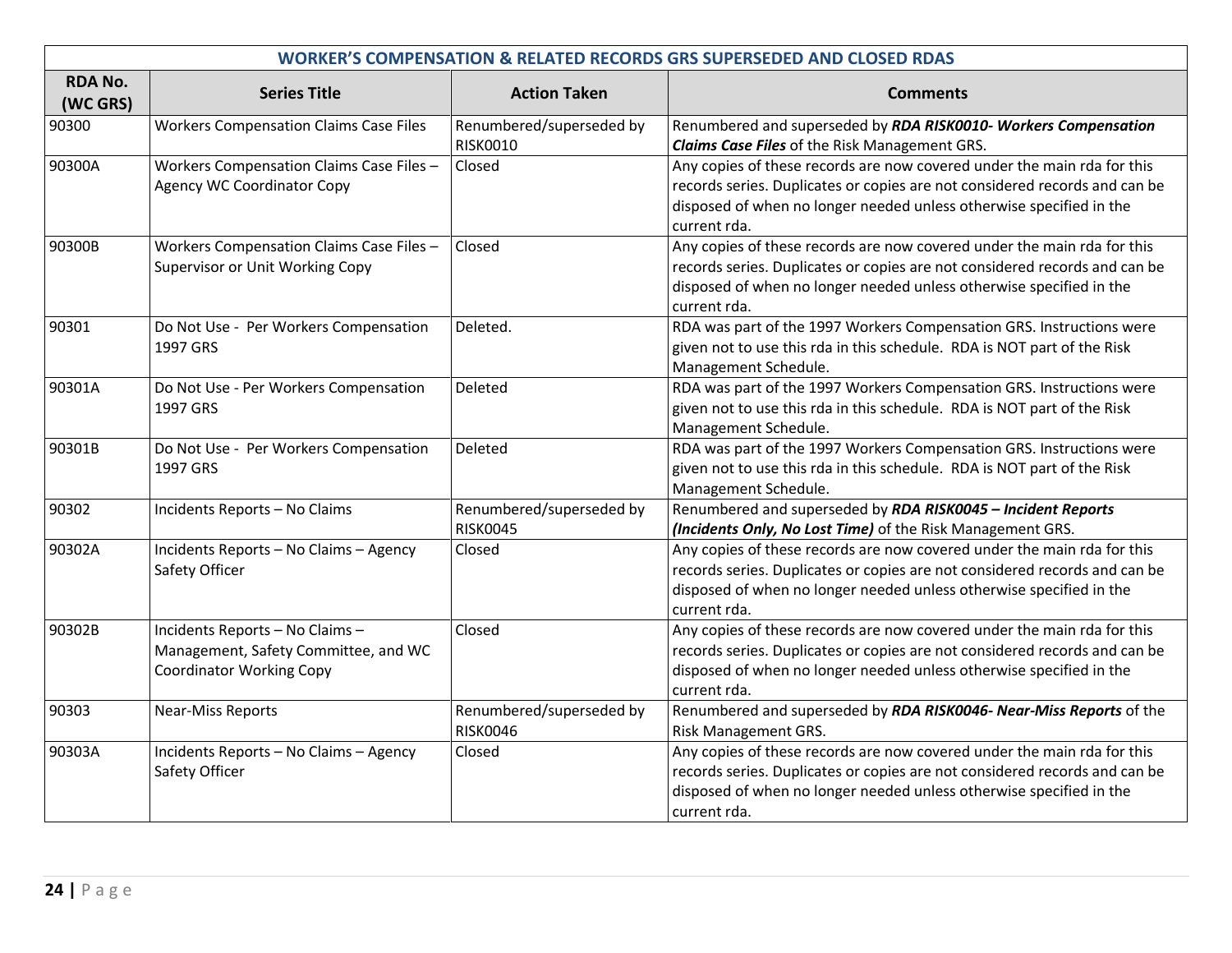| <b>WORKER'S COMPENSATION &amp; RELATED RECORDS GRS SUPERSEDED AND CLOSED RDAS</b> |                                                                                      |                                                 |                                                                                                                                                                                                                                                                    |  |  |  |  |
|-----------------------------------------------------------------------------------|--------------------------------------------------------------------------------------|-------------------------------------------------|--------------------------------------------------------------------------------------------------------------------------------------------------------------------------------------------------------------------------------------------------------------------|--|--|--|--|
| <b>RDA No.</b><br>(WC GRS)                                                        | <b>Series Title</b>                                                                  | <b>Action Taken</b>                             | <b>Comments</b>                                                                                                                                                                                                                                                    |  |  |  |  |
| 90304                                                                             | <b>WCCS Worker's Compensation Claims Files</b><br>(Electronic Data)                  | Closed/Deleted. Now included<br>in RDA RISK0010 | This rda covered the workers compensations records contained in DOA's<br>RMIS workers compensation database. These records are now covered<br>under RDA RISK0010- Workers Compensation Claims Case Files. This new<br>rda covers records in all formats.           |  |  |  |  |
| 90305                                                                             | Do Not Use - Per Workers Compensation<br>1997 GRS                                    | Deleted                                         | RDA was part of the 1997 Workers Compensation GRS. Instructions were<br>given not to use this rda in this schedule. RDA is NOT part of the Risk<br>Management Schedule.                                                                                            |  |  |  |  |
| 90306                                                                             | WCCS Incident Reports (Incidents only, no<br>claims, no lost time) - Electronic Data | Closed/Deleted                                  | This rda covered the workers compensations records contained in DOA's<br>RMIS workers compensation database. These records are now covered<br>under RDA RISK0045 - Incident Reports (Incidents Only, No Lost Time). This<br>new rda covers records in all formats. |  |  |  |  |
| 90307                                                                             | WCCS Near-Miss Data Files - Electronic<br>Data                                       | Closed/Deleted                                  | This rda covered the workers compensations records contained in DOA's<br>RMIS workers compensation database. These records are now covered<br>under RDA RISK0046- Near-Miss Reports. This new rda covers records in all<br>formats.                                |  |  |  |  |
| 90308                                                                             | <b>WCCS Output Reports</b>                                                           | Renumbered/superseded by<br><b>RISK0001</b>     | Renumbered and superseded by RDA RISK0001- RMIS Output Reports of the<br>Risk Management GRS.                                                                                                                                                                      |  |  |  |  |
| 90308A                                                                            | WCCS Output Reports - Agency WC<br>Coordinator Copy                                  | Closed                                          | Any copies of these records are now covered under the main rda for this<br>records series. Duplicates or copies are not considered records and can be<br>disposed of when no longer needed unless otherwise specified in the<br>current rda.                       |  |  |  |  |
| 90308B                                                                            | WCCS Output Reports - Supervisor or Unit<br><b>Working Copy</b>                      | Closed                                          | Any copies of these records are now covered under the main rda for this<br>records series. Duplicates or copies are not considered records and can be<br>disposed of when no longer needed unless otherwise specified in the<br>current rda.                       |  |  |  |  |
| 90309                                                                             | <b>Statewide WC Policies</b>                                                         | Renumbered/superseded by<br>RISK0011            | Renumbered and superseded by RDA RISK0011 - State Government<br><b>Workers Compensation Guidelines, Procedures, Policies and Other Related</b><br>Records of the Risk Management GRS.                                                                              |  |  |  |  |
| 90309A                                                                            | WCCS Output Reports - Agency WC<br>Coordinator Copy                                  | Closed                                          | Any copies of these records are now covered under the main rda for this<br>records series. Duplicates or copies are not considered records and can be<br>disposed of when no longer needed unless otherwise specified in the<br>current rda.                       |  |  |  |  |
| 90310                                                                             | <b>WC Procedures and Procedural</b><br>Correspondence                                | Superseded by RISK0011                          | Superseded by RDA RISK0011 - State Government Workers Compensation<br>Guidelines, Procedures, Policies and Other Related Records of the Risk<br>Management GRS.                                                                                                    |  |  |  |  |